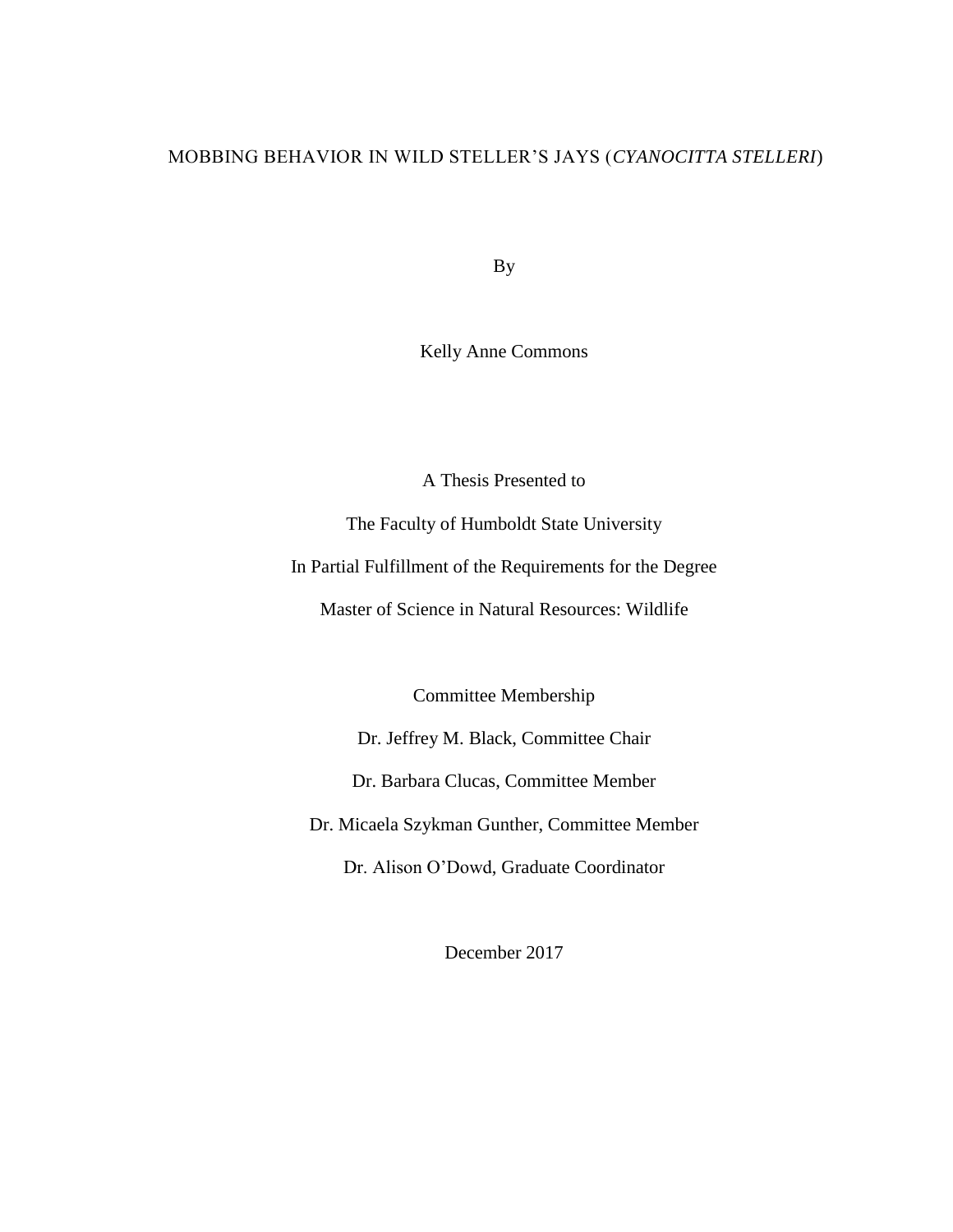### ABSTRACT

### <span id="page-1-0"></span>MOBBING BEHAVIOR IN WILD STELLER'S JAYS (*CYANOCITTA STELLERI*)

#### Kelly Anne Commons

Mobbing is a widespread anti-predator behavior with multifaceted functions. Mobbing behavior has been found to differ with respect to many individual, group, and encounter level factors. To better understand the factors that influence mobbing behavior in wild Steller's jays (*Cyanocitta stelleri*), I induced mobbing behavior using 3 predator mounts: a great horned owl (*Bubo virginianus*), common raven (*Corvus corax*), and sharp-shinned hawk (*Accipiter cooperii*). I observed 90 responses to mock predators by 33 color-marked individuals and found that jays varied in their attendance at mobbing trials, their alarm calling behavior, and in their close approaches toward the predator mounts. In general, younger, larger jays, that had low prior site use and did not own the territory they were on, attended mobbing trials for less time and participated in mobbing less often, but closely approached the predator more often and for more time than older, smaller jays, that had high prior site use and owned the territory they were on. By understanding the factors that affect variation in Steller's jay mobbing behavior, we can begin to study how this variation might relate to the function of mobbing in this species.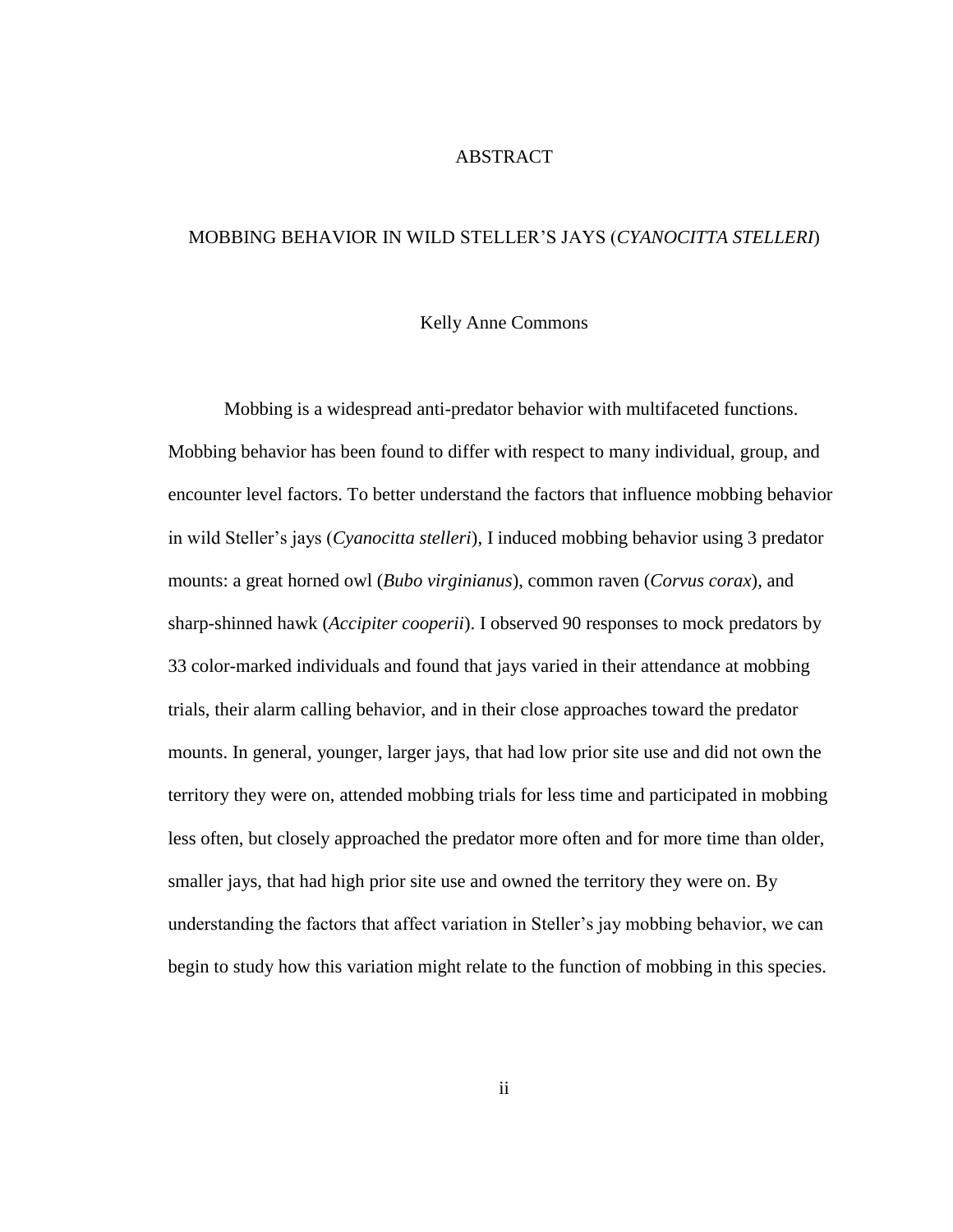#### ACKNOWLEDGEMENTS

<span id="page-2-0"></span>I would like to thank my advisor, Dr. Jeff Black, for his continued support, guidance, and encouragement throughout this project. I would like to thank my committee members, Dr. Barbara Clucas and Dr. Micaela Szykman Gunther for their valued comments and input on this manuscript. I thank Dr. Yoon Kim for his invaluable assistance with statistical analysis. I give a heartfelt thanks to Anthony Desch and Tamar Danufsky for their effort and assistance in bringing the dead to life. I thank Jeff Jacobsen and Terry Roelofs for their help during pilot studies. To fellow jay researchers Trinity Tippin and Kachina Rowland I give momentous thanks for their determination and inspiration. To fellow Black lab members Matthew Delgado, Elizabeth Morata, and Genevieve Rozhon I thank for their counsel and encouragement. I thank Trinity Tippin, Ethan Bonnin, and Tina Arthur for their assistance with data collection. I thank private landowners in Arcata, CA for allowing me to conduct research on their property. I thank my fellow wildlife graduate students for their friendship and encouragement. To the faculty of the wildlife department I give thanks for the knowledge they have shared. I thank my family, including parents Carole and Patrick Commons, sister Margaret Commons, and all my extended family for their love and support. Lastly, I give special thanks to my partner Jared Amerman for his love, his advice, and his encouragement.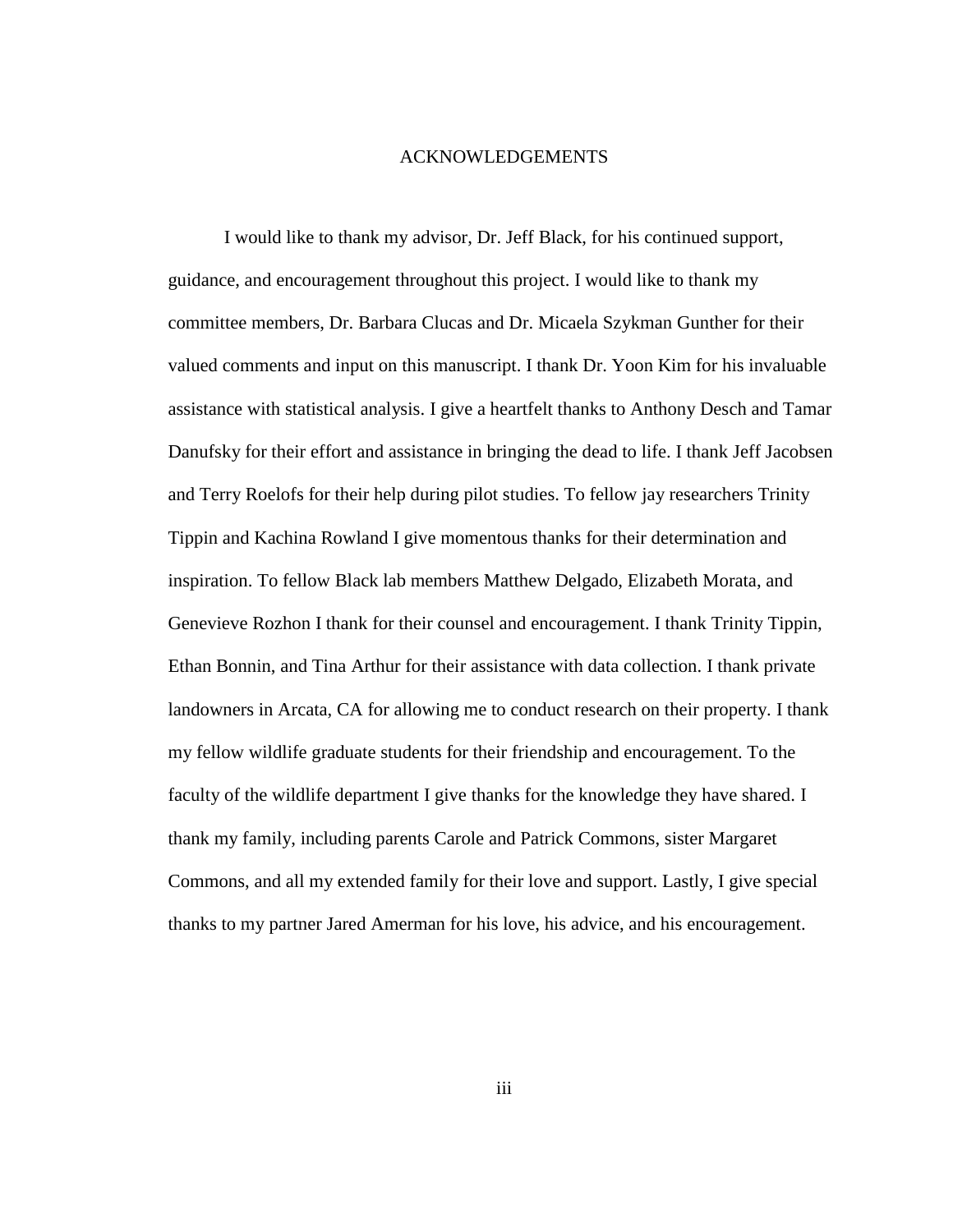# TABLE OF CONTENTS

<span id="page-3-0"></span>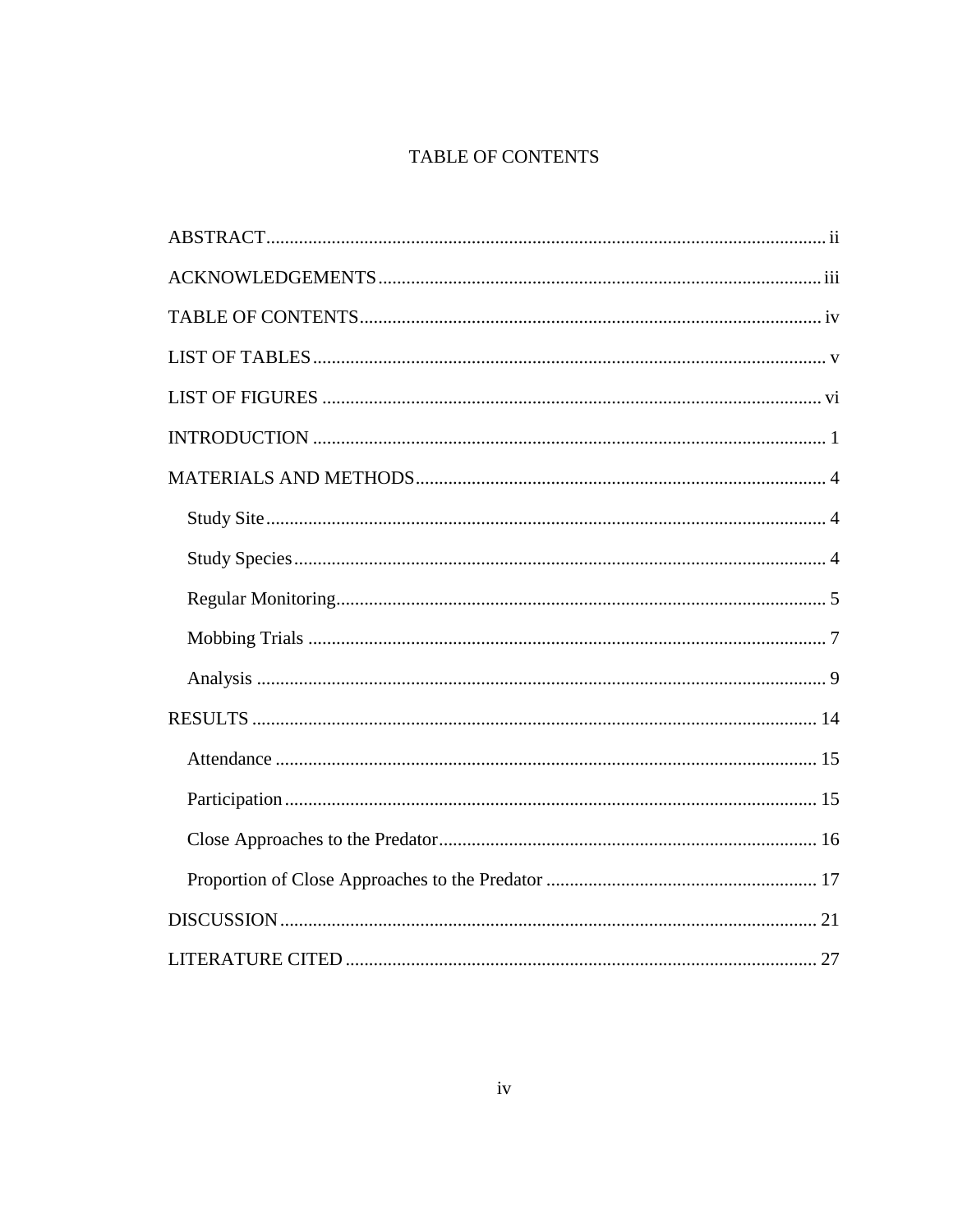### LIST OF TABLES

<span id="page-4-0"></span>[Table 1. Top models as determined by lowest AICc value analyzing 4 mobbing behaviors](#page-17-0)  [in Steller's jays. Mobbing behaviors observed October –](#page-17-0) December 2016 in Arcata, CA. [All models included the random variables bird ID, predator type, and feeder location](#page-17-0)  [nested within predator type...............................................................................................](#page-17-0) 12

Table 2. [Statistical results for top models, as determined by lowest AICc value, analyzing](#page-23-0)  [4 mobbing behaviors \(response variables\) in Steller's jays. Mobbing behaviors observed](#page-23-0)  October – [December 2016 in Arcata, CA. Significant predictors are bolded. Predictors](#page-23-0)  [related to encounter level variation are italicized. All models included the random](#page-23-0)  [variables bird ID, predator type, and feeder location nested within predator type. \\*Groups](#page-23-0)  [within categorical predictors showed no significant differences after Tukey's post](#page-23-0) hoc [analyses.............................................................................................................................](#page-23-0) 18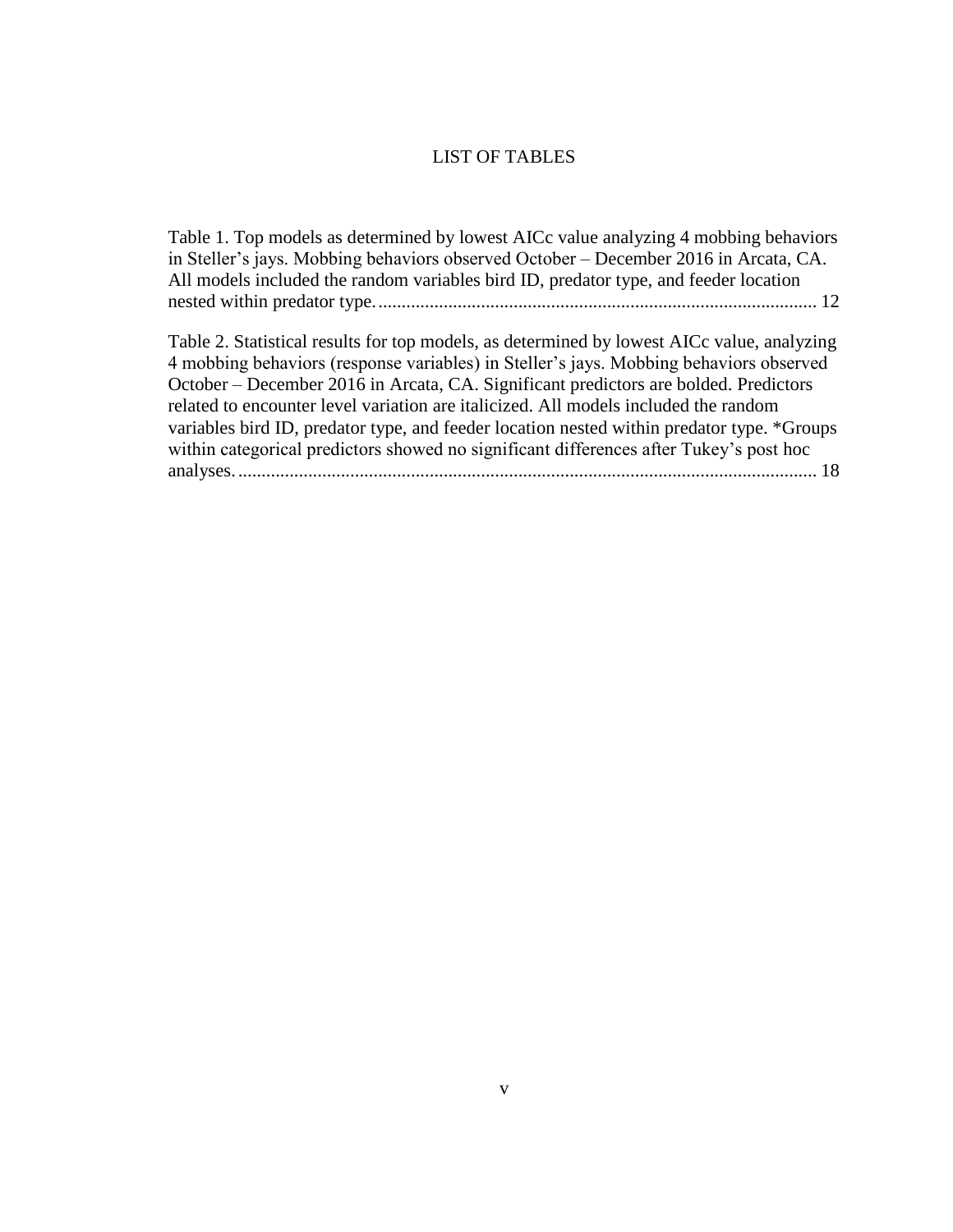### LIST OF FIGURES

<span id="page-5-0"></span>[Figure 1. Location of Steller's jay study area in Arcata, CA, USA from April –](#page-18-0) December [2016. White dots indicate the 11 feeder and mobbing locations used during mobbing](#page-18-0)  [trials. Basemap courtesy of Esri, DigitalGlobe, GeoEye, i-cubed, USDA, FSA, USGS,](#page-18-0)  [AEX, Getmapping, Aerogrid, IGN, IGP, swisstopo, and the GIS User Community.......](#page-18-0) 13

[Figure 2. Boxplots of the proportion of participation for Steller's jays during mobbing](#page-24-0)  trials in Arcata, CA from October – [December 2016 across different territory categories.](#page-24-0)  [Upper and lower limits of the box indicates 25% and 75% quartiles, respectively. Black](#page-24-0)  [bars indicate median values. Black squares indicate mean values. Black circles indicate](#page-24-0)  [outliers. Numbers above columns indicate sample sizes..................................................](#page-24-0) 19

[Figure 3. Boxplots of the variation in close approaches to a mock predator during](#page-25-0)  [Steller's jay mobbing trials in Arcata, CA from October –](#page-25-0) December 2016 across a) age [ranges and b\) prior site use. Upper and lower limits of boxes indicate 25% and 75%](#page-25-0)  [quartiles, respectively. Black bars indicate median values. Black squares indicate mean](#page-25-0)  values. Black [circles indicate outliers. Numbers above columns indicate sample sizes. For](#page-25-0)  [b\) site use numbers have been lumped for ease of visual understanding.](#page-25-0) ........................ 20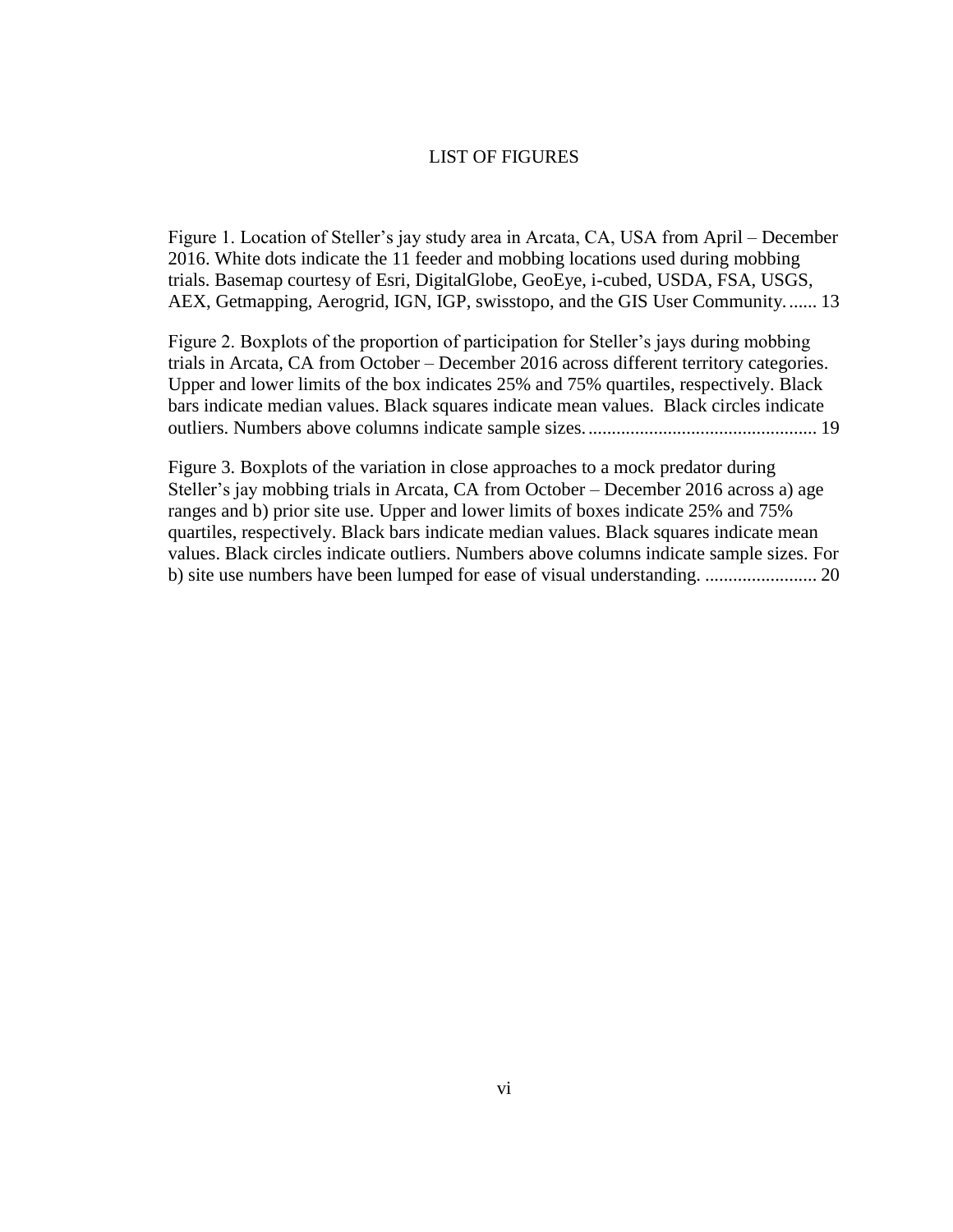### INTRODUCTION

<span id="page-6-0"></span>Mobbing is a widespread anti-predator behavior found in many vertebrates, especially birds (Godin and Dugatkin 1996, Krams and Krama 2002, Graw and Manser 2007). When confronted with a potential predator, birds may mob it by making rapid, stereotyped body movements, vocalizing, and closely approaching or diving at the predator (Cully and Ligon 1976, Krams et al. 2008, Dutour et al. 2016). Predators being mobbed may be confused or deterred and forced out of the area (Ficken 1989, Flasskamp 1994, Pavey and Smyth 1997). Mobbing may be done alone (Ostreiher 2003), but has been described as contagious, when neighbors and/or heterospecifics may be recruited to join (Beletsky and Orians 1989, Cornell et al. 2012, Hernández 2013). A mobbing individual may incur the costs of increased risk of injury or death for themselves (but see Hennessy 1986) or their kin, especially if mobbing alone (Sordahl 1990, Dugatkin and Godin 1992, Krams et al. 2008).

Mobbing may serve multifaceted functions beyond reducing potential predation risk, and expression of the behavior can vary both across and within species. For example, mobbing may signal an individual's quality or social status to potential mates (Arnold 2000). Subordinate Arabian babblers (*Turdoides squamiceps*) use mobbing to advertise themselves to conspecifics with whom they could disperse (Maklakov 2002). Juvenile or unfamiliar individuals may also learn about a predators' threat level by observing the mobbing of others (Francis et al. 1989, Cornell et al. 2012). The differences in life history traits between species may also influence mobbing behavior. For example,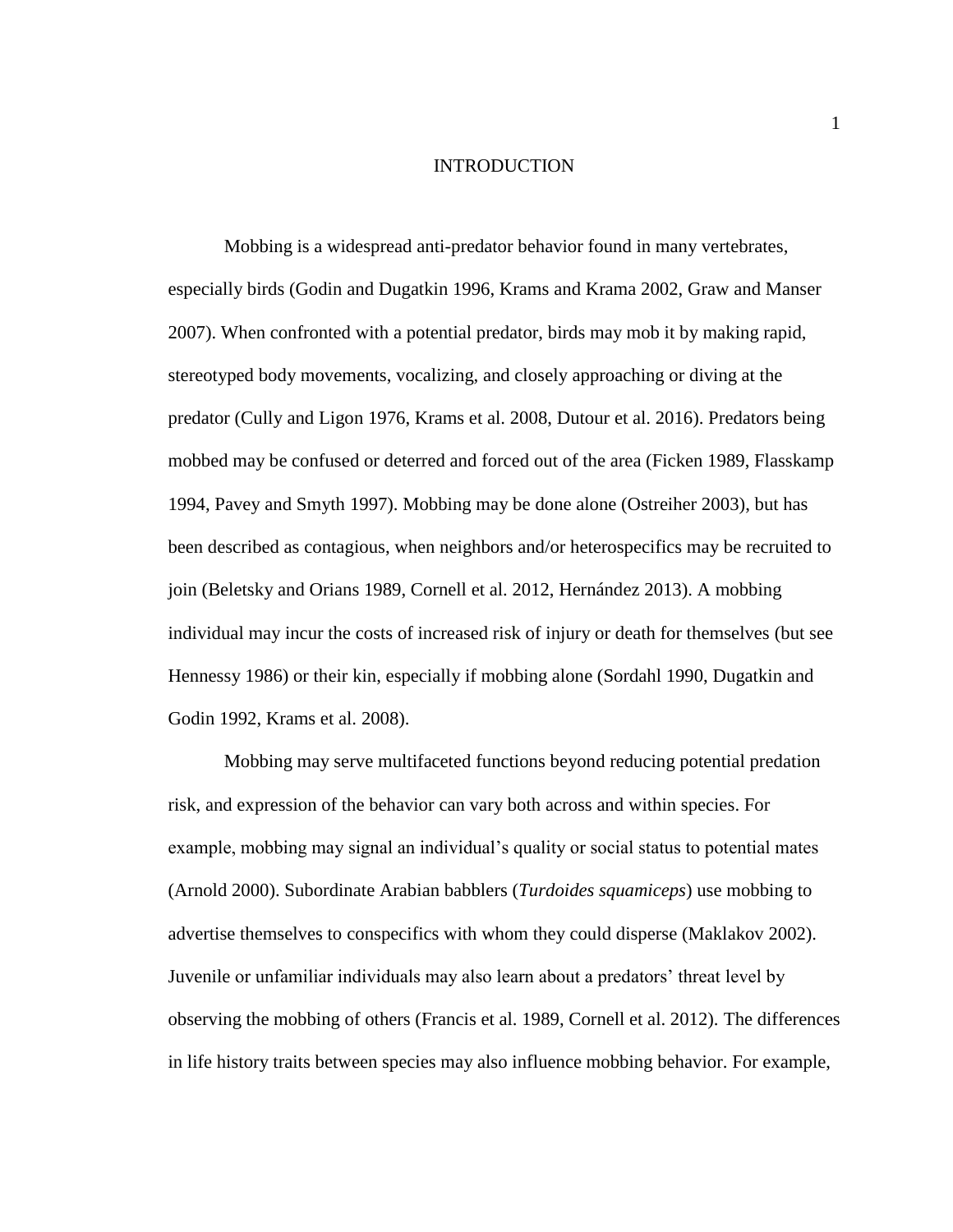scrub jays (*Aphelocoma coerulascens*) and Mexican jays (*A. ultramarina*) differ in their social organization, which led to differences in their formation of mobbing groups and the vigorousness with which they mob (Cully and Ligon 1976).

Individual differences such as sex (Sordahl 1990, Dugatkin and Godin 1992, Maklakov 2002), age (Montevecchi and Maccarone 1987, Sordahl 1990, Graw and Manser 2007), size (Berne 2011), personality (Gabriel and Black 2010), and prior site use (Beletsky and Orians 1989) may also impact mobbing behavior. For Steller's jays (*Cyanocitta stelleri*), alarm calling in the presence of a predator was correlated with risktaking and exploration behaviors (Gabriel and Black 2010). Group dynamics such as dominance and territoriality (Cully and Ligon 1976, Maklakov 2002, Graw and Manser 2007) and social bonds (Griesser and Ekman 2005, Micheletta et al. 2012) may also impact mobbing behavior. Steller's jays live on year-round territories with a long-term partner, have site-centered dominance, and regularly travel outside their territories, where they can interact with dozens of conspecifics (personal observation, Brown 1963).

For species that do not lend themselves well to intensive behavioral study, the best way to understand the influences on a behavior may be to use parallels from similar species. By studying a wide range of factors that may influence a behavior, more parallels can be drawn between species. In Steller's jays (hereafter "jays"), their individual variation, mosaic of territory ownership (and related dominance hierarchies), and the variety in social connections between the pair bond and wider group dynamics make them ideally suited to study the influences of variation in mobbing behavior. In this study, I considered the influence of individual, group, and encounter level variables, such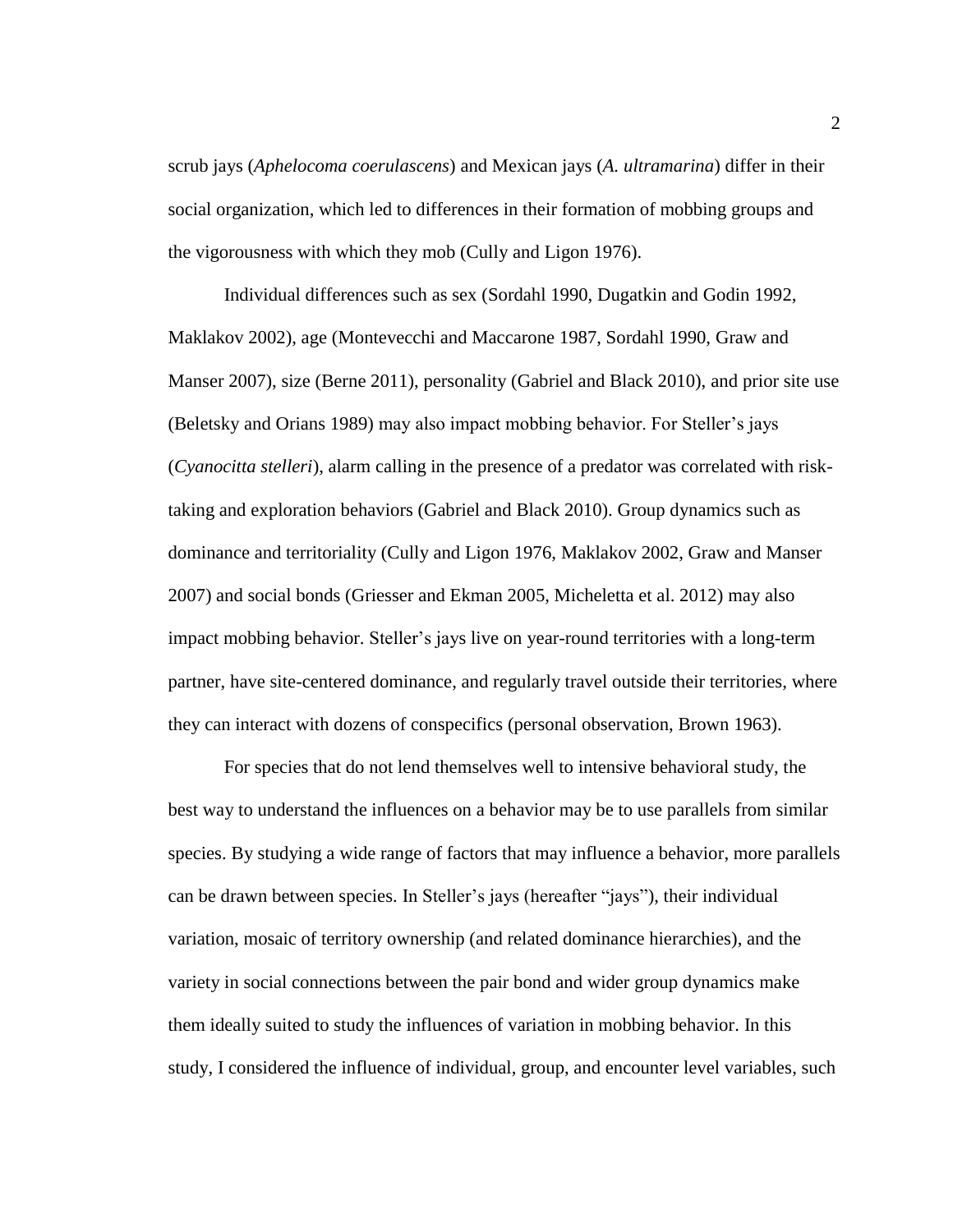as habituation (Arnold 2000), on jays' attendance during mobbing, participation in mobbing, and close approaches to predators during mobbing.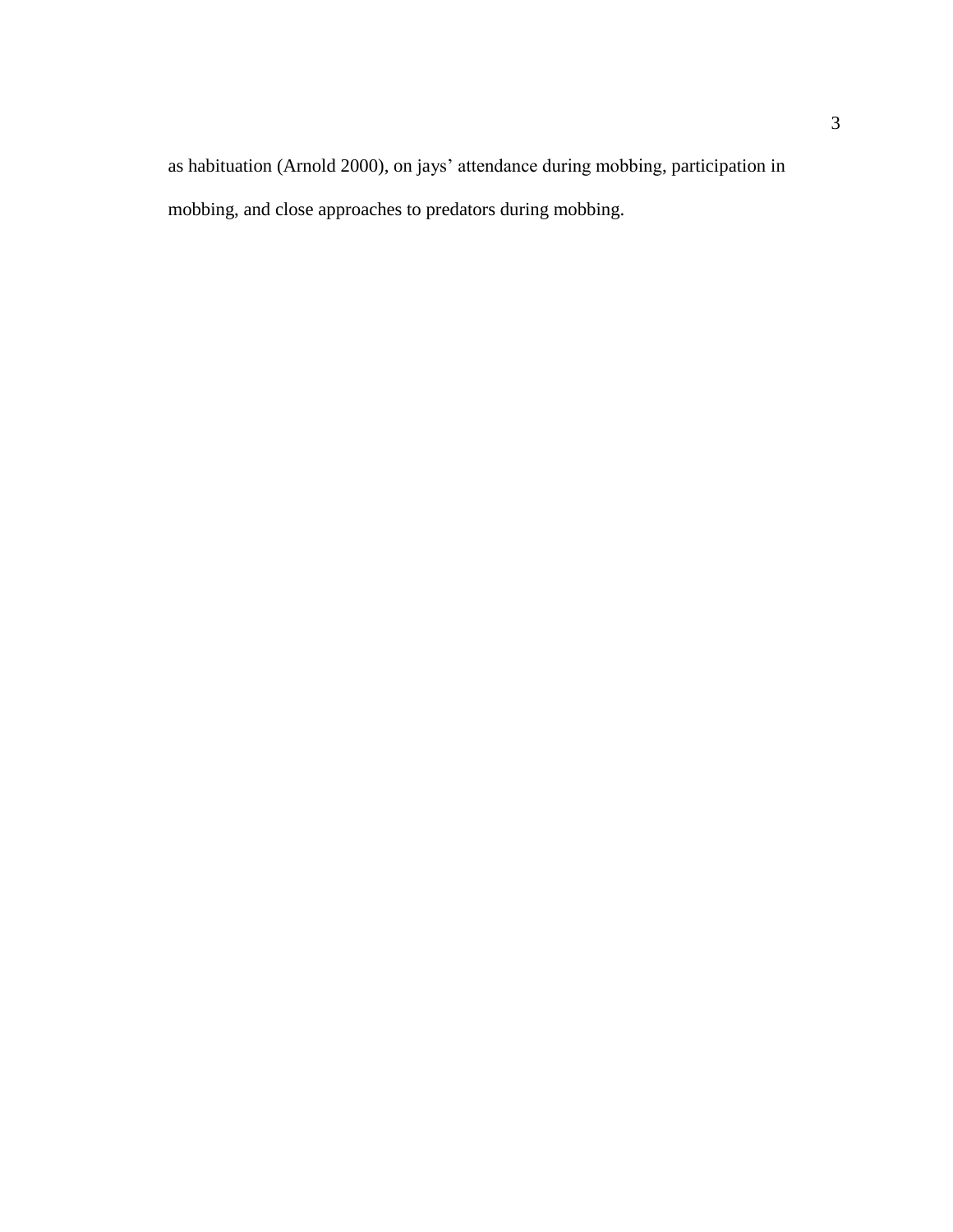## MATERIALS AND METHODS

### Study Site

<span id="page-9-1"></span><span id="page-9-0"></span>The study area was roughly  $2.2 \text{ km}^2$  in Arcata, California on the fringe of a coastal redwood (*Sequoia sempervirens*) forest and contained coniferous-deciduous trees, housing, yards, streets, and other suburban structures (Fig. 1). The study area contained 11 permanent feeder traps (28 cm x 70 cm) stocked with bird seed and unshelled peanuts located across the study area (at least 150 m apart; Fig. 1). A sliding door comprised one wall of the feeder trap and allowed for an opening into the trap at one end. Peanuts were placed inside at the back of the trap, so birds usually had to enter all the way to retrieve food items.

### Study Species

<span id="page-9-2"></span>The study population consisted of approximately 100 jays, the majority of which are individually marked. The population consisted of approximately 25 long-term pairs that lived on and defended year-round territories and approximately 50 additional regular visitors to the area that either owned territories outside of the study area or did not own territories ("floaters"). The relatedness between jays in this population, and the extent to which they may be cooperative, are currently unknown.

Jays often mob when confronted with a predator in their environment. Mobbing to force a predator out of the area would be adaptive for jays any time of year given that they live on year-round territories (Nijman 2004). Jays may mob alone, with their mate,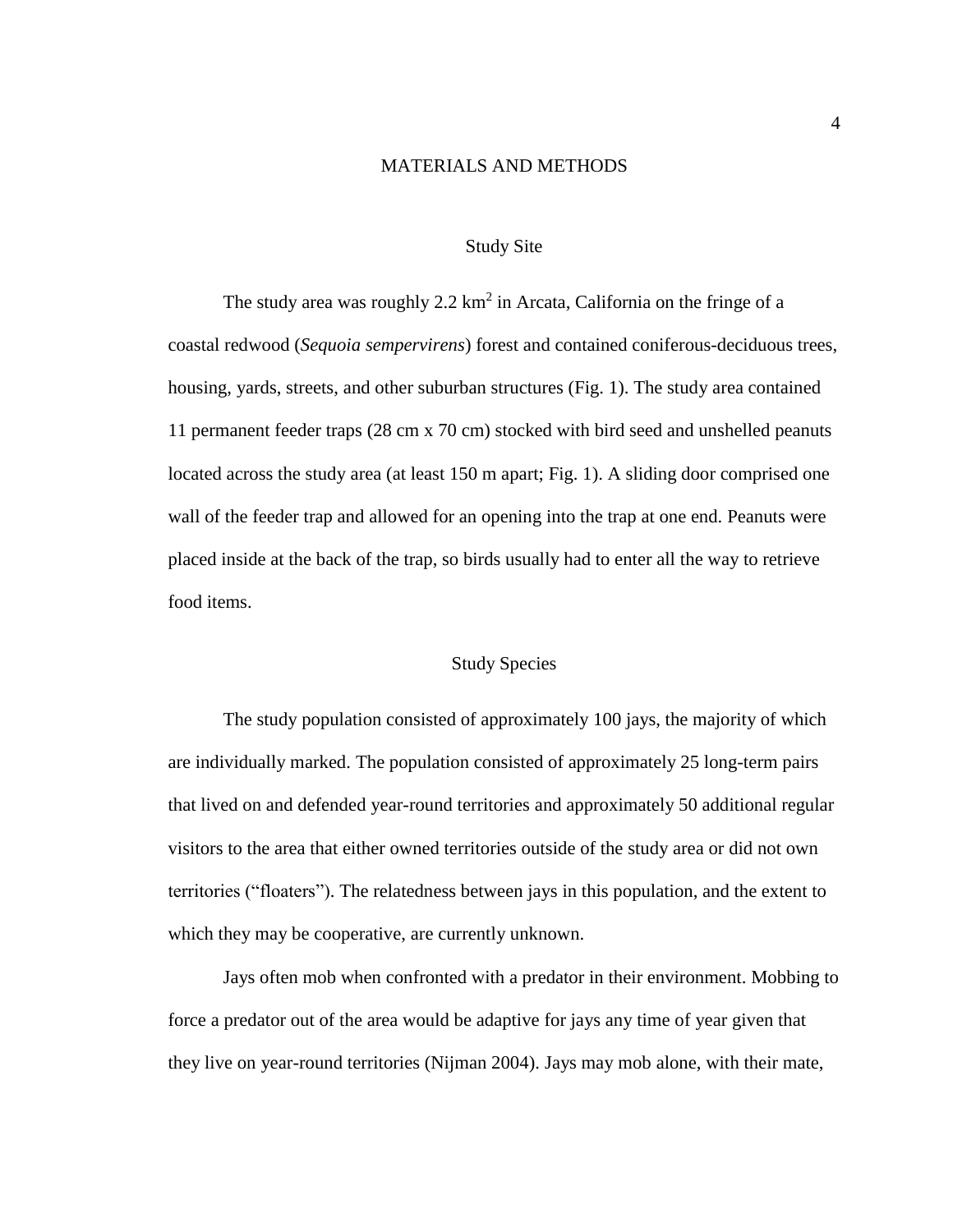or as part of a larger group. Upon detecting a predator, jays may respond in several ways; by hiding or leaving the area, giving alarm calls, closely approaching the predator, or any combination of these (personal observation). Based on observations of natural mobbing events by jays, a jay is defined as "mobbing" if they make alarm calls in the presence of a predator and a "mobbing event" encompasses the mobbing of all jays from the first alarm call to approximately 2 minutes after the last call and/or when all jays have dispersed. When in conjunction with alarm calling, closely approaching a predator is also defined as a mobbing behavior, but jays may closely approach without producing alarm calls.

Prior to the start of regular monitoring and mobbing trials, jays were caught in feeder traps, fit with a unique combination of colored leg bands, and assessed for sex, age, and size. Sex was determined either through body measurements (Pyle et al. 1997), observations of sex-specific vocalizations, or nesting behavior. Minimum age was determined by plumage and gape characteristics at the time of first capture with birds becoming 2 years old on January 1 of their first winter (Pyle et al. 1997). Measurements of both tarsi over repeated captures were averaged to assess the size of the individual.

## Regular Monitoring

<span id="page-10-0"></span>Birds were regularly monitored throughout the study area, including at feeders, from April through September 2016. Jays typically habituate to human activities, which facilitates close observation of behaviors (Marzluff and Neatherlin 2006, Gabriel and Black 2010). Feeder traps were replenished several times a week. While at feeders the birds' relative behavior was quantified with indices of boldness, site use, and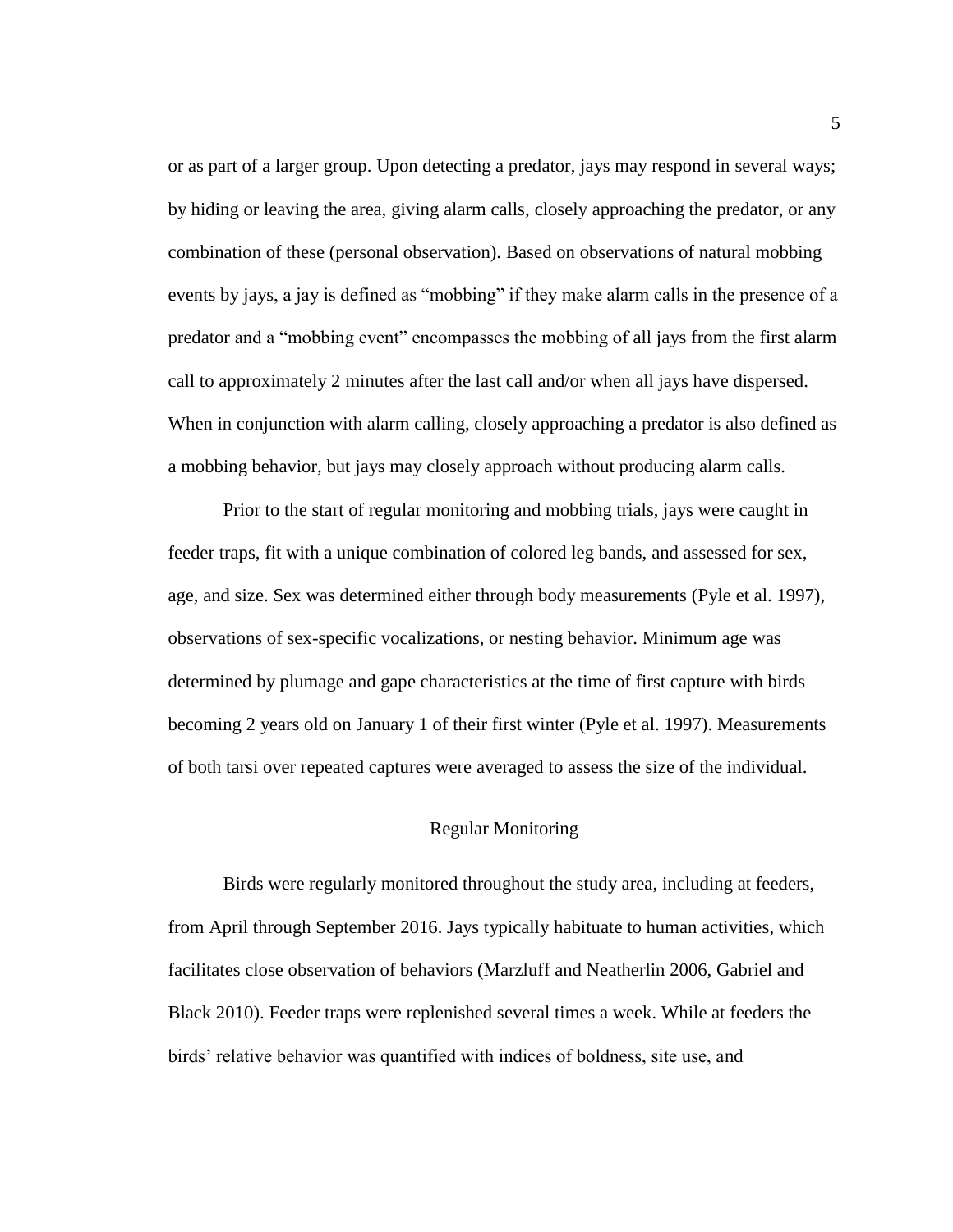territoriality. As one of several personality traits included in the species' behavioral syndrome (Gabriel and Black 2010), boldness was measured as willingness to enter and remain inside the feeder trap (*i.e.,* ranging from trap happy to trap shy). Boldness was scored from 1 - 6: 1) looks in but does not touch the feeder, 2) touches, but immediately jumps off the feeder, 3) reaches in for peanut, but only from the threshold of the feeder entrance, 4) quickly goes inside, retrieves a peanut, and leaves within 1 s, 5) goes inside to retrieve peanuts taking 1 - 3 s, and 6) goes inside to retrieve peanuts taking more than 3 s. Mean boldness score was shown to be consistent over time (Rockwell et al. 2012), so I calculated an average boldness score over the whole study period for each individual.

To reduce bias towards jays that were primarily resighted at feeders, such as those that live at the edge of the study area, site use was calculated at the feeder level rather than the individual level. For each feeder trap, a jay's site use was defined as the proportion of its resightings at that feeder, given the resightings of all jays at that feeder.

Jays have site centered dominance, where dominance decreases further from the territory center (Brown 1963). Territory centers were based on nest location midpoints (after Gabriel and Black 2010). Jay pairs had either 1 or 2 known nest locations for the 2016 season determined by observation of nest building activities. The midpoint tool in ArcMap 10.2.2 was used to find the midpoint between nests for pairs that had 2 nest locations. Territory ownership at each feeder was defined into 4 categories: "owners" own the territory the feeder is in, "near neighbors" own a territory adjacent to the feeder territory, "distant neighbors" own a territory away from the feeder, and "floaters" do not own a territory in the study area.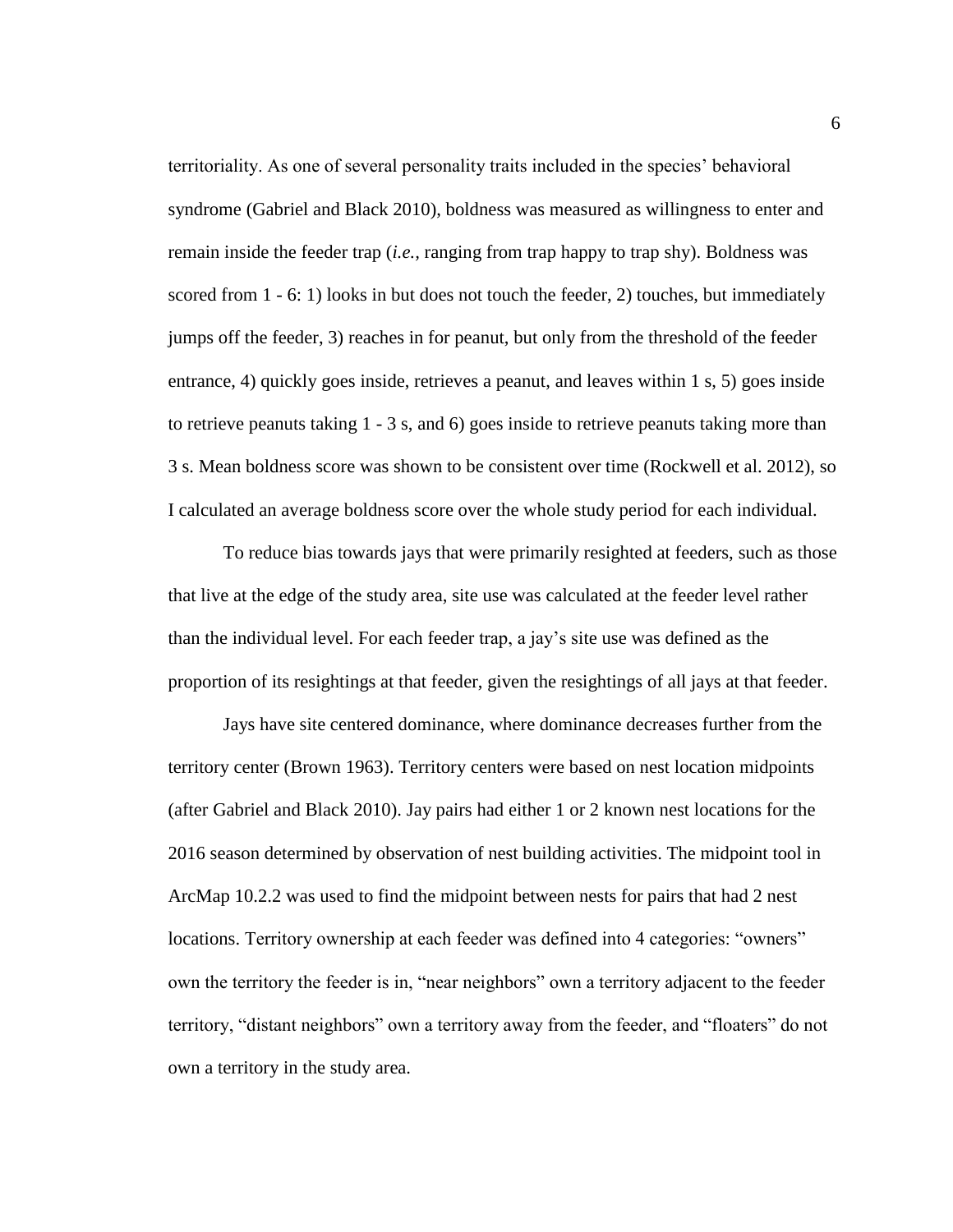I used two indices to describe variation in sociality in this population of colormarked individuals (Farine 2015). Social degree score was defined as the total number of individuals with whom each jay interacted (*i.e.*, was recorded concurrently in the same 15 m radius during the 6-month study period). For each pair of birds observed together, social relationship scores were calculated. For each dyad, the social relationship score was defined as the proportion of a jay's resightings when both individuals in the dyad were present. For example, if a jay was observed 20 times during the 6-month study period and interacted with an individual during 5 of those observations, the dyad had a relationship score of 0.25. Relationship scores were highest between mates in long-term pair bonds and lowest between birds that were observed only once or twice (*i.e*., a nonterritory owning floater). A jay's highest dyad proportion, from among jays present at the same mobbing trial, was the relationship score used in analyses (see below).

#### Mobbing Trials

<span id="page-12-0"></span>I used one-zero sampling (Martin and Bateson 2007) to measure 4 aspects of mobbing behavior, 1) attendance at mobbing trials, 2) participation in mobbing, 3) close approaches to predators during mobbing trials, and 4) proportions of close approaches. Jays were present for a mobbing trial if they were observed at least once during the trial within 25 m from the predator. Attendance was defined for each trial as the proportion of the trial length (dependent on the presence of jays, see below) given the trial maximum of 30 min. A jay participated in mobbing if they gave an alarm call within the observable area, up to 25 m from the predator. A jay closely approached if they came within 5 m of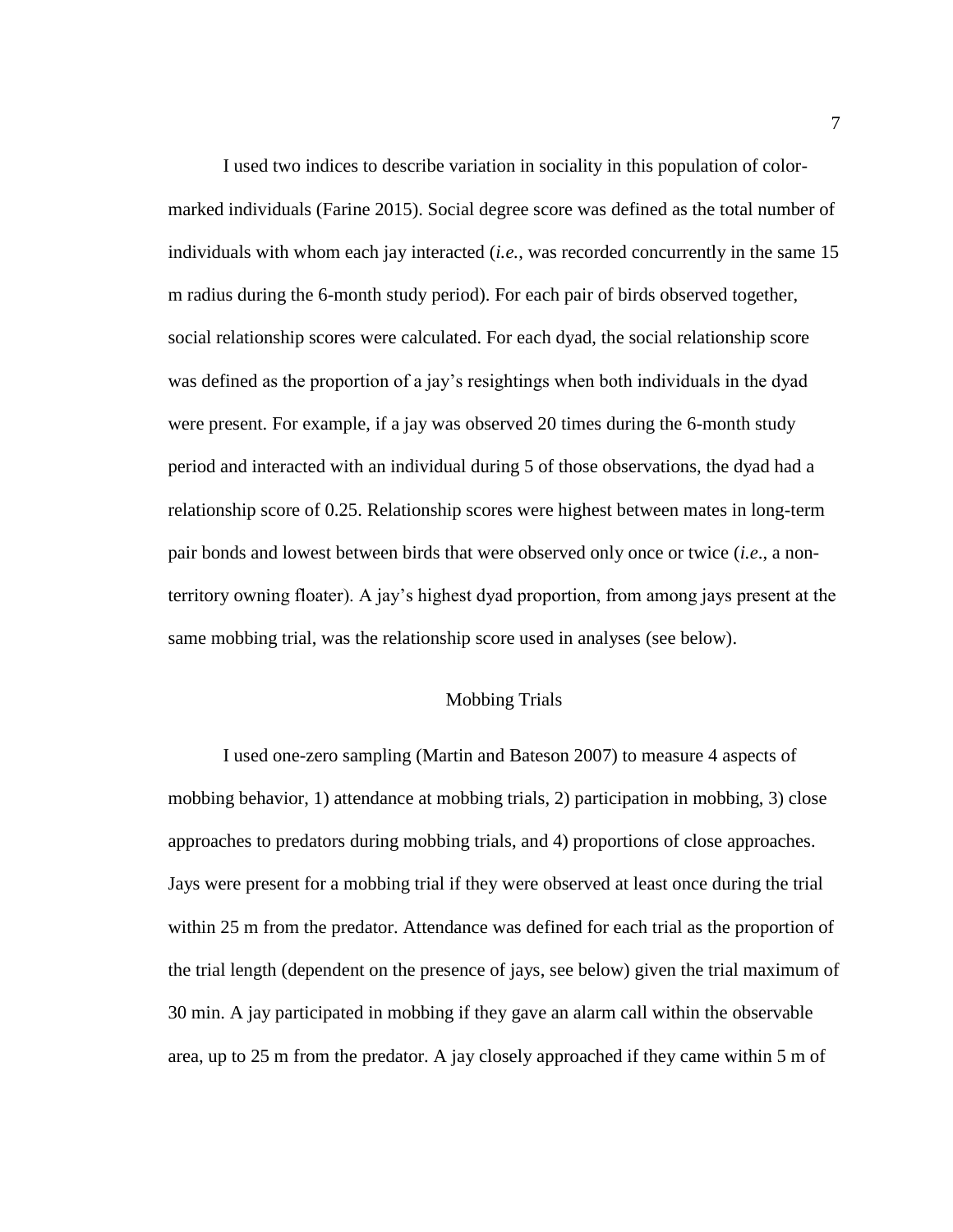the predator. Using the subset of birds that closely approached, I analyzed the approach proportion. Approach proportion was the number of intervals the bird approached within 5 m given the intervals they were present.

I used predator mounts to elicit mobbing behavior in color-marked jays at 11 feeder traps (after Maklakov 2002, Gabriel and Black 2010, Courter and Ritchison 2012). To prevent habituation, three predator mounts were introduced over the course of the study, including great horned owl (*Bubo virginianus*, "owl"), common raven (*Corvus corax*, "raven"), and Cooper's hawk (*Accipiter cooperii*, "hawk") (*sensu* Conover 1985, Montevecchi and Maccarone 1987). A jay mount laying on its side was added to the base of the hawk mount to resemble a recent capture. Movement of all the mounts at least once per minute provided additional realistic stimulus to jays, a feature also recommended to prevent habituation (Mclean et al. 1986, Billings et al. 2017). The owl mount was mechanized to rotate its head via remote control. The raven was mounted in a flying position and swung freely from a frame (after Gabriel and Black 2010). The hawk mount was bobbed remotely via fishing line, to imitate plucking of the jay kill.

The predator mount, initially covered with a cloth, was placed approximately 5 m from the feeder and within 5 m of adjacent perches (*e.g.,* trees, fences, etc.), which jays regularly used when approaching or leaving feeders. Trials began when at least one individual of the local territory-owning pair arrived at the feeder and took a peanut to cache nearby (Kalinowski et al. 2015). I removed the covering from the mount before jays returned to the feeder. Trials were a maximum of 30 minutes long, consisting of 15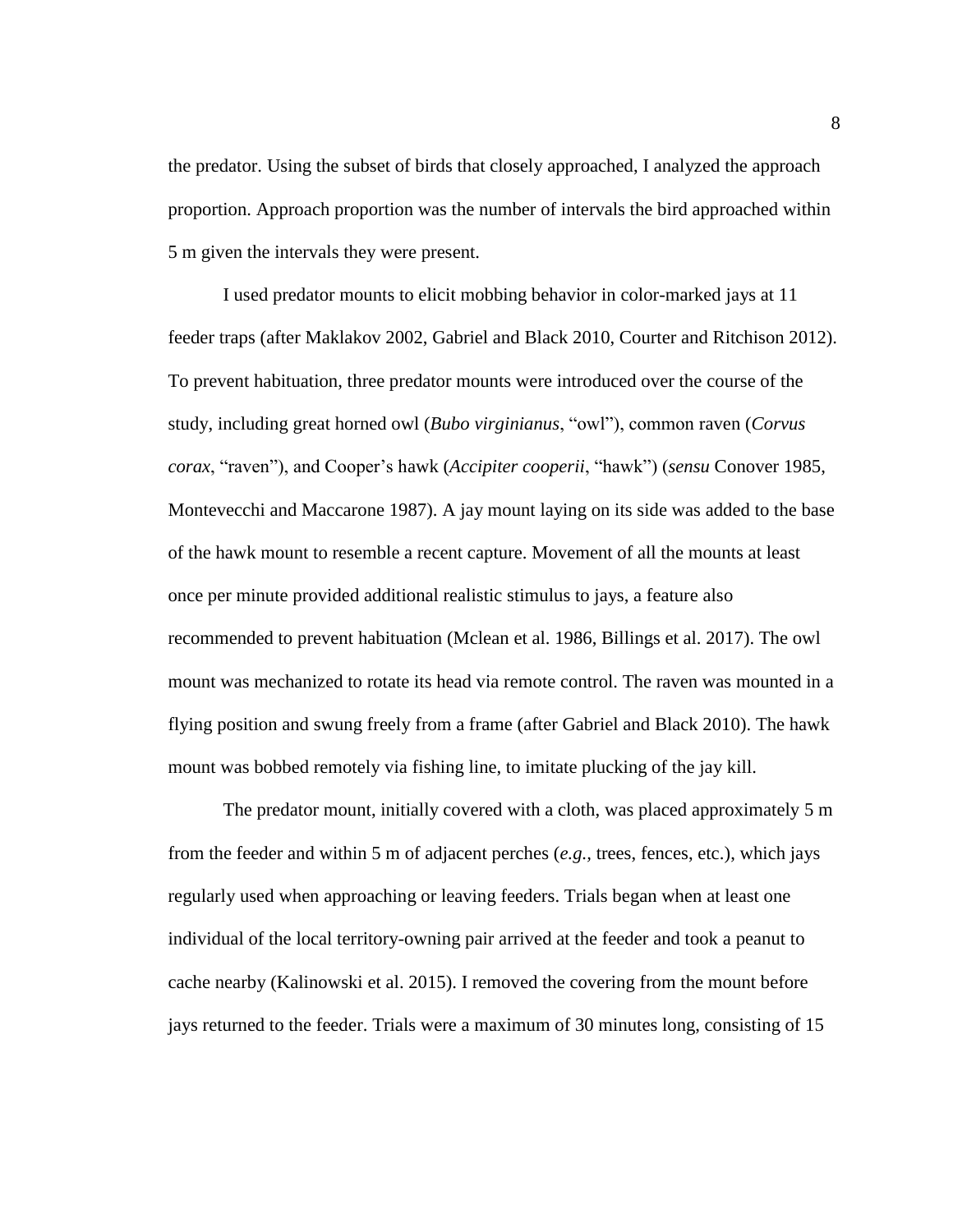intervals of 2 minutes each. Trials either lasted 30 minutes or until no jays were < 25 m from the predator or observable (*e.g.*, out of sight in a bush).

Trials were conducted between 08:50 and 10:45 hrs during the non-breeding season from October 8 to December 24, 2016, when jays are less territorial, regularly visit nearby feeders, and after molt has completed (Brown 1963, Flasskamp 1994). Each of the three predator types was presented at the 11 feeders before trials with the next predator type began (owl 1<sup>st</sup>, raven  $2<sup>nd</sup>$ , hawk  $3<sup>rd</sup>$ ). An average of 27 days elapsed before trials were conducted again at the same location (min  $= 8$  days, max  $= 46$  days). Sequential trials were separated geographically ensuring that no birds were exposed to the same predator type more than twice. For example, trials at 1 of the 4 northern feeders were typically followed by a trial at either 1 of the 4 eastern or 1 of the 3 western feeders (Fig. 1). All experimental procedures were approved by the Humboldt State University Institutional Animal Care and Use Committee (Protocol #15/16.W.42-A).

### Analysis

<span id="page-14-0"></span>I used generalized linear mixed models (GLMM) with binomial error distributions to test the influence of 12 predictor variables (see below) on attendance at mobbing trials, participation in mobbing, close approaches to the predator mount, and the proportion of close approaches using "glmer" in the R package "lme4" (RStudio Team 2015). Eleven responses by jays to mock predators were excluded due to interference from a non-target species (*e.g.,* ravens). After testing that no predictor variables correlated more than 0.6, I included all predictor variables and relevant two-way interactions in the initial models.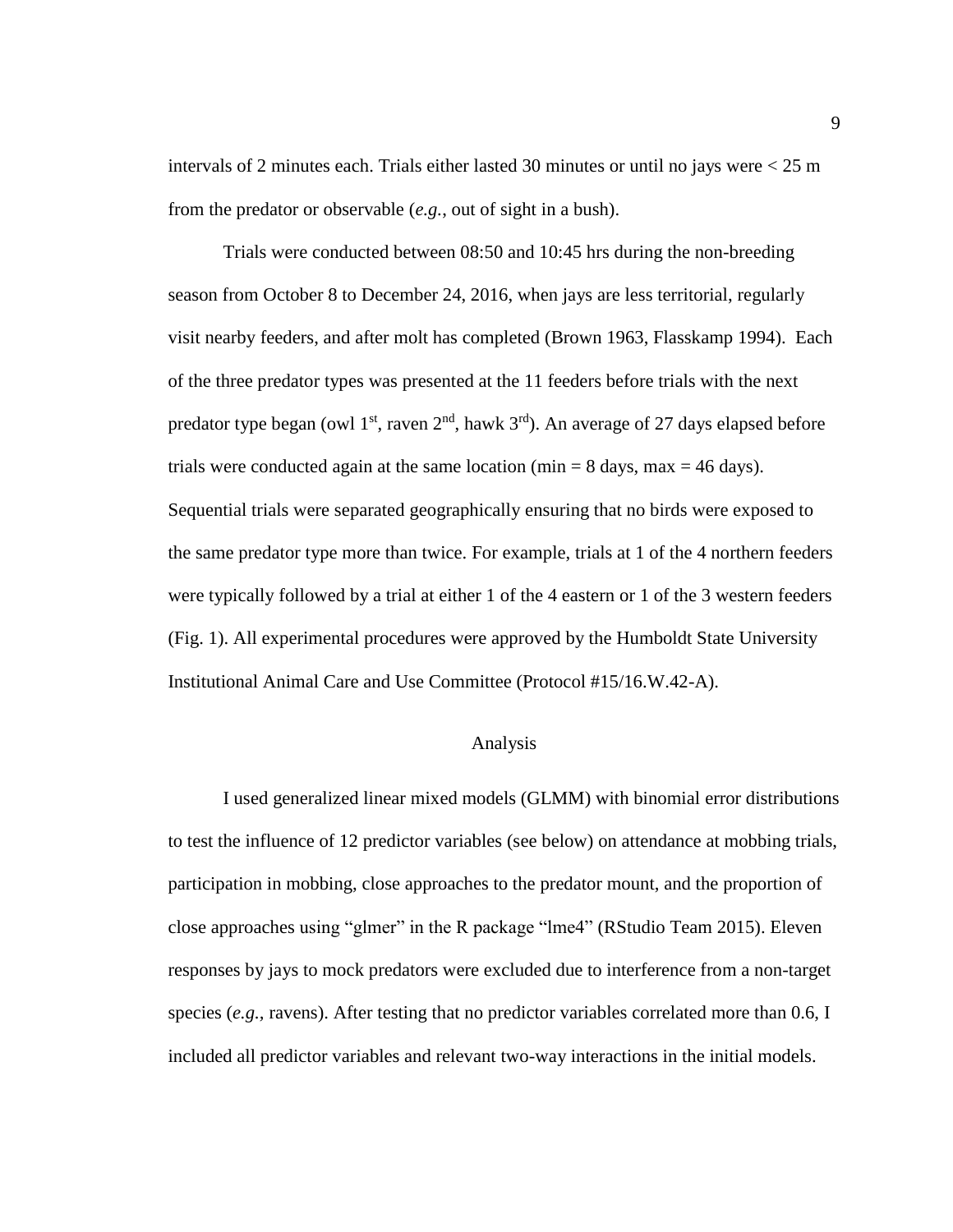Interactions included predictor variables with some relevant biological connections, such as sex and tarsus or site use and territory category. Non-significant  $(P < 0.05)$  coefficients were sequentially removed from initial models and top models were selected based on the lowest Akaike's information criterion score corrected for small sample size (AICc, Table 1). I used a Wald *z* test to test the statistical significance of each coefficient in top models. Because individual birds mobbed on several occasions and both feeder locations and predator types were repeated throughout trials, these factors were included as random variables. Feeder location was repeated for each predator type, therefore the feeder location term was nested within predator type. The results of interaction terms were not presented here because a sole component variable was responsible for significance in all cases and in the case of the attendance analysis, the interaction term was responsible for multicollinearity in the model. Tukey's post hoc tests were performed to test for statistical differences between groups in significant categorical variables using the "glht" function in the R package "multcomp" (RStudio Team 2015).

Predictor variables included 5 individual and 3 group level variables collected from capture (sex, age, tarsus length) and regular monitoring (boldness score, site use, territory category, social degree, social relationship). To assess variation present during the mobbing trials, I included 4 additional encounter level predictor variables. Encounter level variables included the trial number (indicating the progression of trials and possibility of habituation over time), the number of birds present at the trial (including those for which data was not included in analysis), whether a bird was present at the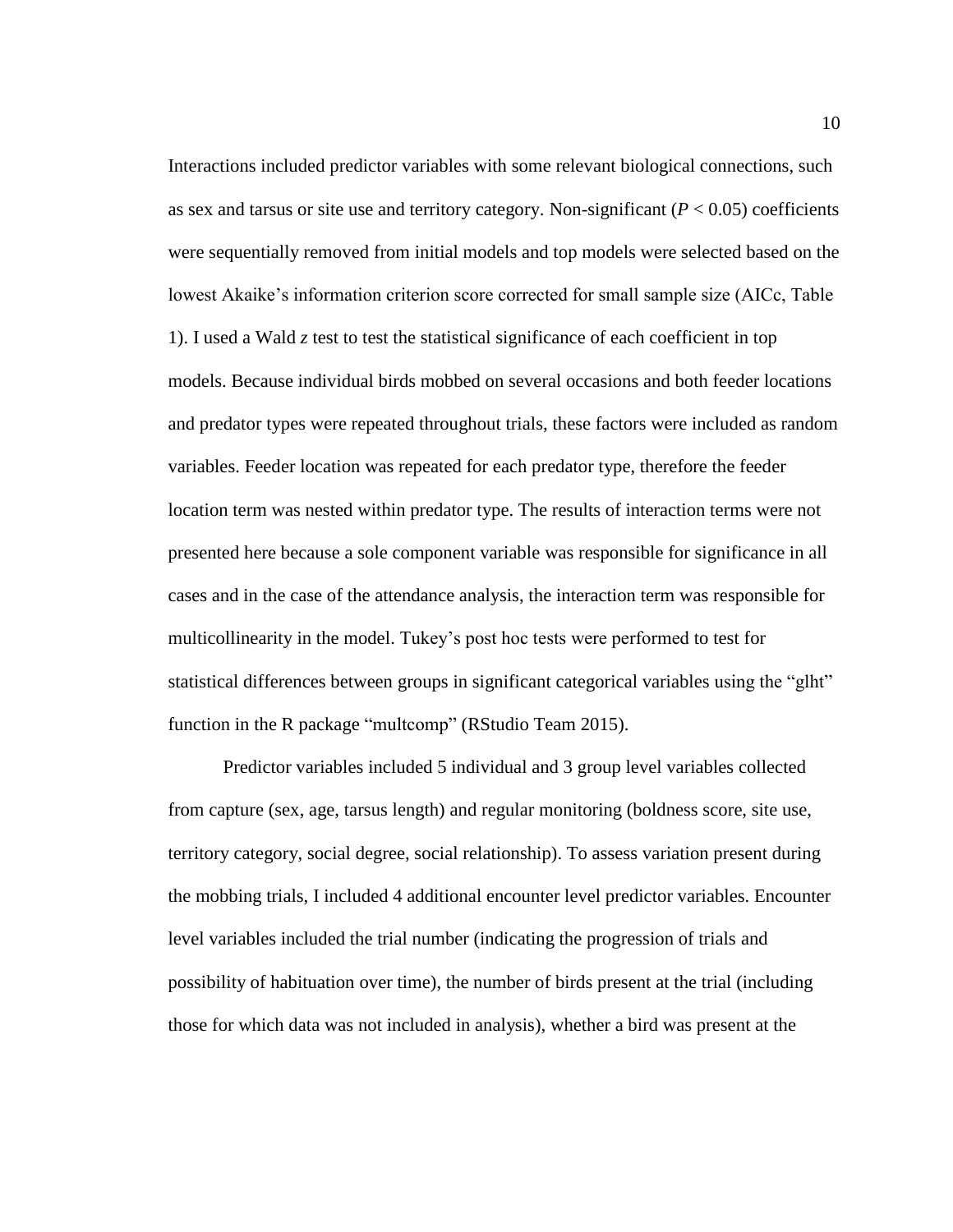feeder before the start of the trial, and the individual history of the bird (*i.e*., the count of how many times they had seen that predator type).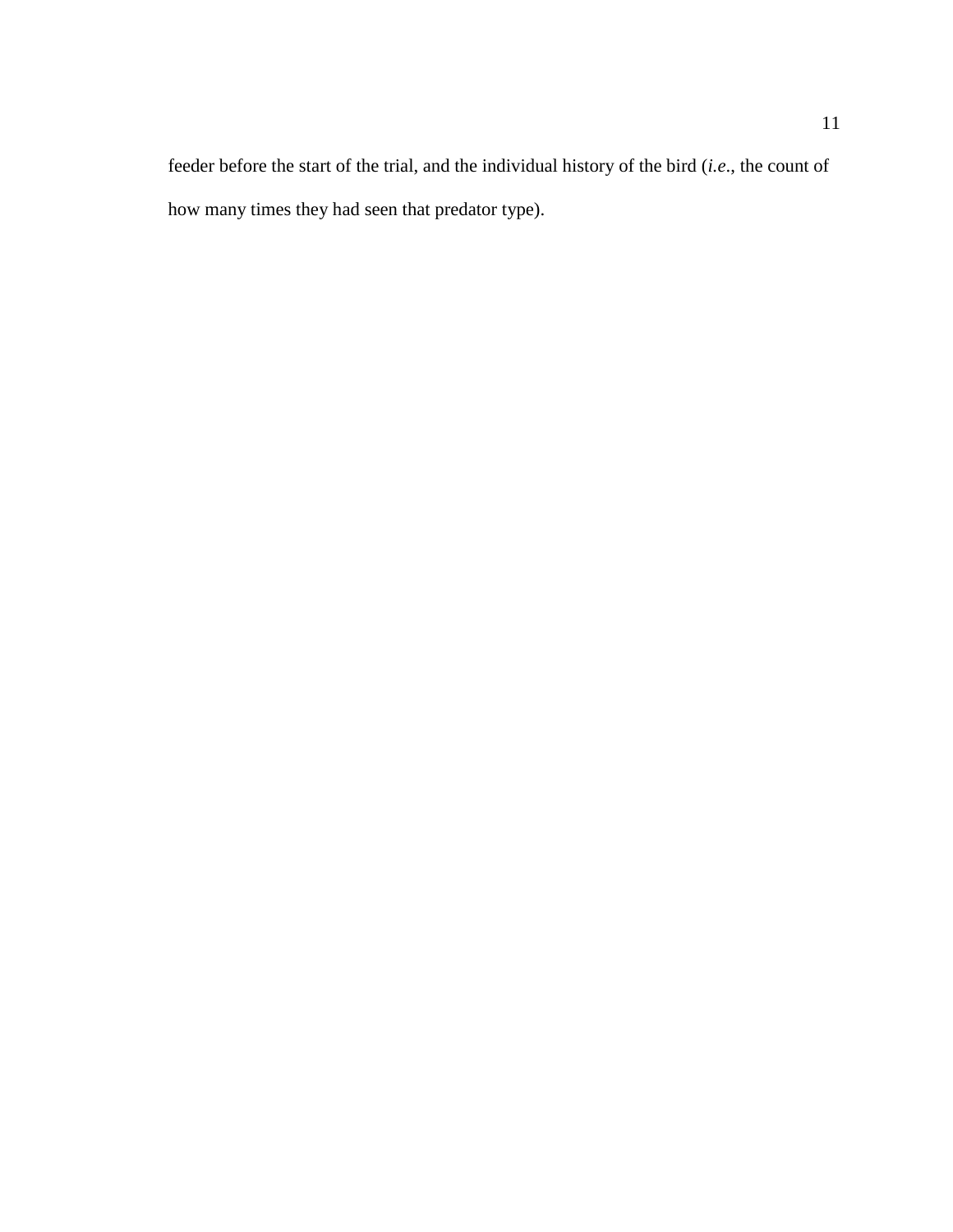<span id="page-17-0"></span>Table 1. Top models as determined by lowest AICc value analyzing 4 mobbing behaviors in Steller's jays. Mobbing behaviors observed October – December 2016 in Arcata, CA. All models included the random variables bird ID, predator type, and feeder location nested within predator type.

| hostoa within producer cype.<br>Response<br>Variable | Model                                                                                                                                                                                      | $\triangle$ AICc | df | Weight |
|------------------------------------------------------|--------------------------------------------------------------------------------------------------------------------------------------------------------------------------------------------|------------------|----|--------|
| Attendance                                           | Boldness $Score + Site Use + Territory$<br>Category + Trial Number + Boldness Score:<br>Site Use                                                                                           | $\theta$         | 9  | 0.59   |
|                                                      | Boldness $Score + Site Use + Territory$<br>Category + Trial Number + Individual<br>$History + Boldness Score : Site Use$                                                                   | 1.7              | 10 | 0.25   |
|                                                      | $Sex + Boldness Score + Site Use + Territory$<br>$Category + Trial Number + Individual$<br>History + Boldness Score : Site Use                                                             | 3.5              | 11 | 0.10   |
| Participation                                        | Territory Category + Trial Number +<br>Presence Before Trial + Individual History                                                                                                          | $\theta$         | 8  | 0.44   |
|                                                      | Territory Category + Trial Number +<br><b>Individual History</b>                                                                                                                           | 1.2              | 7  | 0.25   |
|                                                      | Territory Category + Social Relationship +<br>Trial Number + Presence Before Trial +<br><b>Individual History</b>                                                                          | 2.1              | 9  | 0.15   |
| Close Approach                                       | $Sex + Age + Site Use + Territory Categy +$<br>Trial Number + Number of Birds Present +<br>Individual History $+$ Sex : Site Use                                                           | $\theta$         | 12 | 0.69   |
|                                                      | $Sex + Age + Site Use + Territory Category +$<br>Trial Number + Number of Birds Present +<br>Presence Before Trial + Individual History +<br>Sex : Site Use                                | 2.1              | 13 | 0.23   |
|                                                      | $Sex + Age + Site Use + Territory Category +$<br>Trial Number + Number of Birds Present +<br>Presence Before Trial + Individual History +<br>Sex: Site Use + Site Use : Territory Category | 4.8              | 14 | 0.06   |
| Close Approach<br>Proportion                         | $Tarsus + Trial Number + Presence Before$<br>Trial                                                                                                                                         | $\theta$         | 7  | 0.40   |
|                                                      | Tarsus + Presence Before Trial                                                                                                                                                             | 0.9              | 6  | 0.26   |
|                                                      | $Tarsus + Boldness Score + Trial Number +$<br>Presence Before Trial                                                                                                                        | 1.5              | 8  | 0.18   |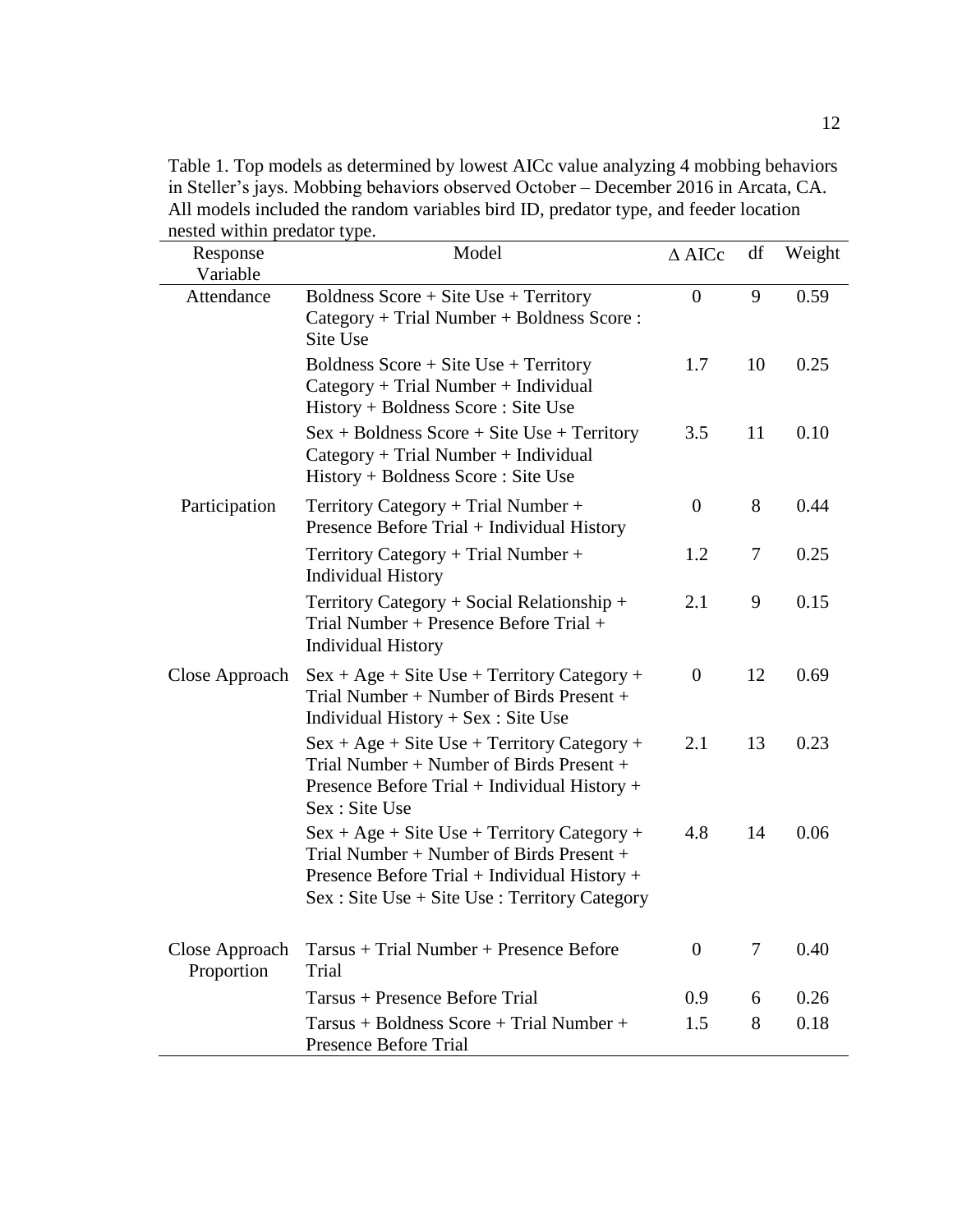

<span id="page-18-0"></span>Figure 1. Location of Steller's jay study area in Arcata, CA, USA from April – December 2016. White dots indicate the 11 feeder and mobbing locations used during mobbing trials. Basemap courtesy of Esri, DigitalGlobe, GeoEye, i-cubed, USDA, FSA, USGS, AEX, Getmapping, Aerogrid, IGN, IGP, swisstopo, and the GIS User Community.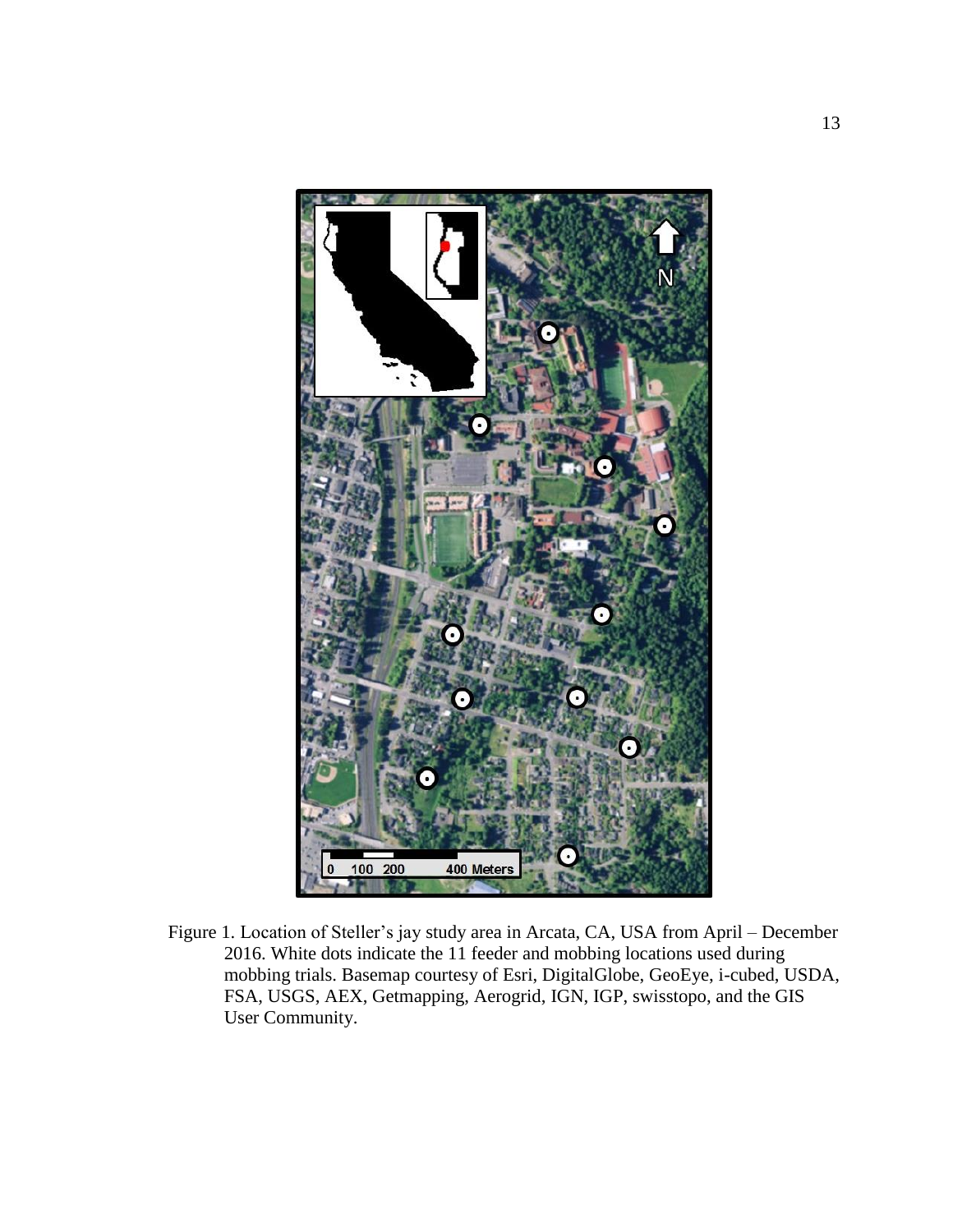#### RESULTS

<span id="page-19-0"></span>Steller's jays varied in their responses to mock predators at the individual, group, and encounter levels. Over 32 trials, 33 color-marked jays were observed to respond to mock predators 90 times. Individual jays had from 1 to 5 repeated observations during different mobbing trials. Mobbing was initiated (*i.e.*, the first alarm call given) by 18 of 33 jays and mobbing occurred in 75% of 32 trials. Twelve observations of participation were from 6 individuals who participated in every trial they attended and 19 observations of no participation were from 9 birds who never participated. Thirty observations of close approaches to the predator were from 12 individuals who always closely approached and 6 observations of no close approaches were from 4 individuals who never closely approached.

Responses to mock predators were recorded from 13 females, 17 males, and 3 birds of unknown sex. Jays ranged in age from 2 to 16 years (mean = 7.2 years  $\pm$  0.6 SE,  $n = 33$ ). Jays ranged in tarsi lengths from 40.4 to 45.4 mm (mean = 43.1 mm  $\pm$  0.3 SE, n  $= 33$ ). Based on 1,948 observations with feeder traps (mean  $= 59.0$  observations per bird  $\pm$  14.0 SE), average boldness scores ranged from 2.0 to 5.6 (mean score = 3.9  $\pm$  0.2 SE,  $n = 33$ ). From 755 observations at the 11 feeders (mean = 68.6 visits  $\pm$  12.3 SE), site use ranged from 0.01 to 0.67 (mean proportion =  $0.16 \pm 0.2$  SE, n = 33). I recorded responses to mock predators 54 times from territory owners, 21 times from near neighbors, 6 times from distant neighbors, and 9 times from floater jays. Territory midpoints for each pair averaged 112.4 m from their home feeder  $(\pm 19.5 \text{ m} \text{ S} \text{E}, \text{n} = 11)$ , 295.5 m from their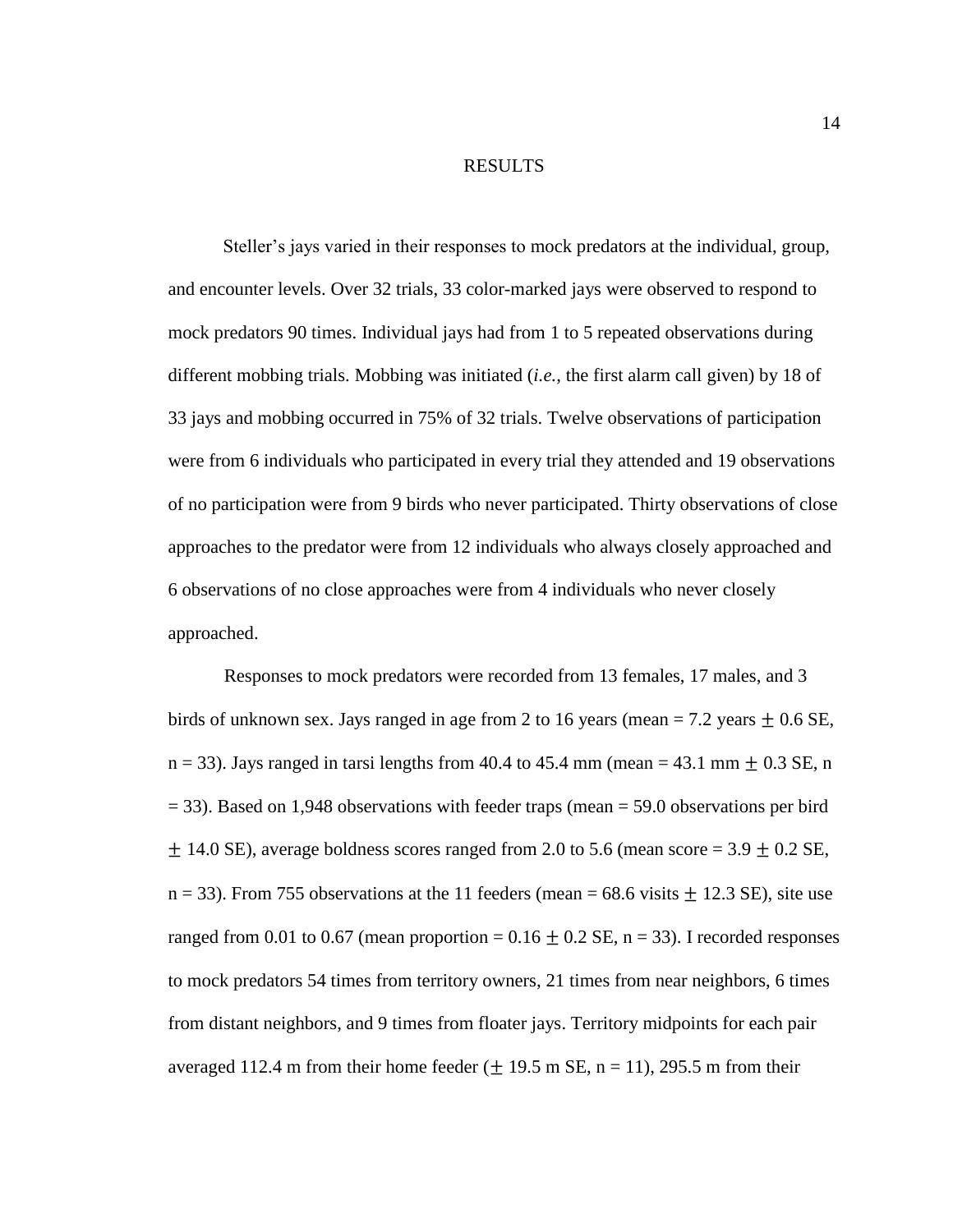neighbors' feeders ( $\pm$  22.4 m SE, n = 27), and 802.5 m from all other feeders ( $\pm$  30.2 m SE, n = 105). Social degree ranged from 4 to 24 individuals (mean =  $14.2 \pm 1.1$  SE, n = 33 birds in the population). Social relationship scores ranged from 0 to 0.7 (mean relationship score =  $0.3 \pm 0.03$  SE, n = 90).

Responses to mock predators were described and assessed in the following four ways; attendance, participation, close approaches to the predator, and the proportion of close approaches to the predator. Below I present the results from the top model for each of these analyses.

### Attendance

<span id="page-20-0"></span>Variation in trial attendance was a function of site use, trial number, boldness score, and territory category (Table 2). Both prior site use and trial number explained a significant amount of variation in trial attendance. For every 10% increase in a bird's share of sightings at a feeder, its odds of maximum attendance decrease by 10%. With every sequential trial, the odds of a bird attending for the maximum trial duration were 17% lower. Neither boldness score nor territory category explained a significant amount of variation in attendance (Table 2).

### Participation

<span id="page-20-1"></span>Variation in participation was a function of territory category, trial number, presence before trial, and individual history (Table 2). Territory category explained a significant amount of variation in participation. Jays that did not own the territory at the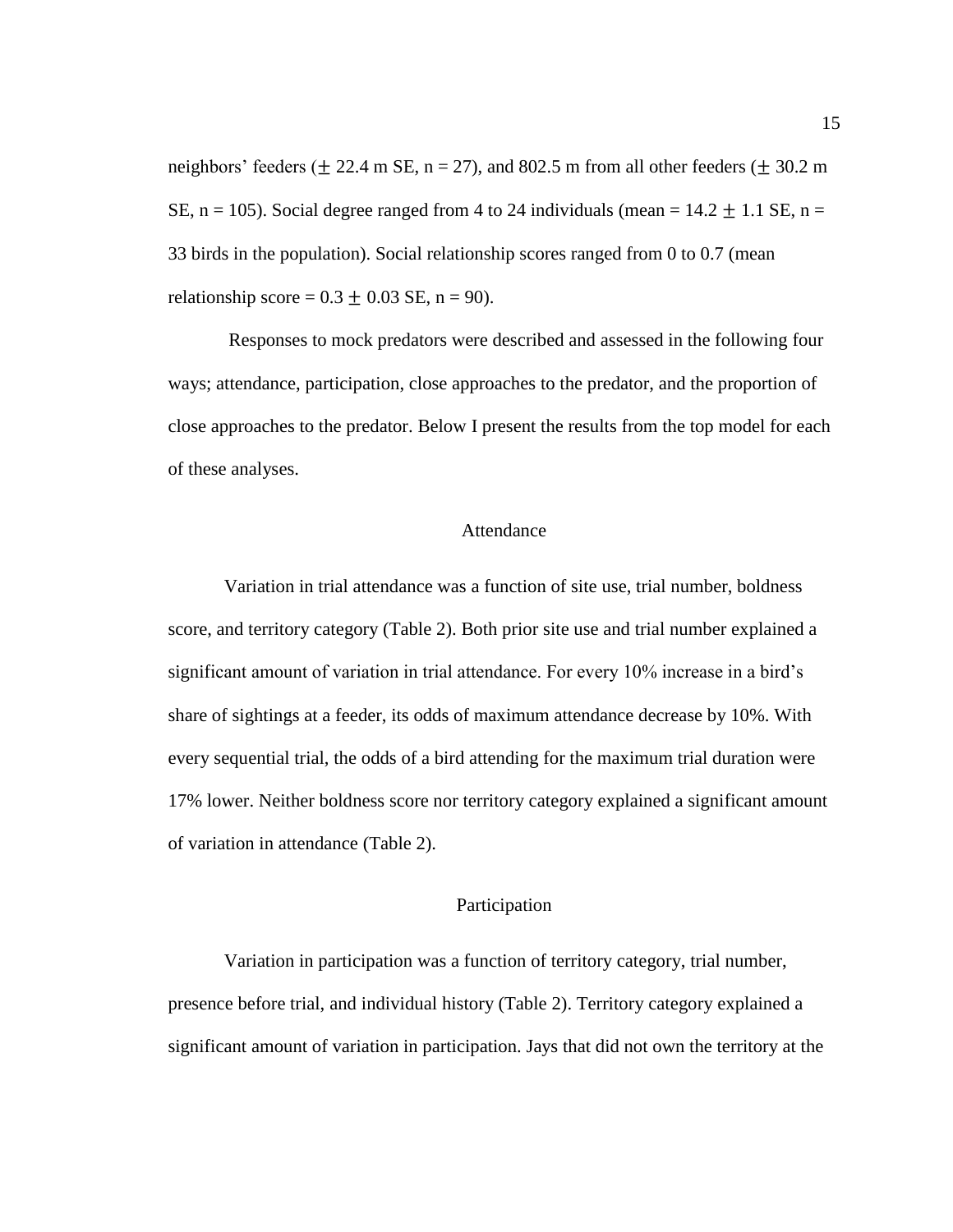mobbing location were 80% less likely to participate (Fig. 2). Trial number also explained a significant amount of variation in participation; with every sequential trial, the odds of participation were 13% lower. Neither presence before trial nor individual history explained a significant amount of variation in participation (Table 2).

#### Close Approaches to the Predator

<span id="page-21-0"></span>Variation in whether jays closely approached the predator mount was a function of the bird's age, site use, the trial number, the number of birds present at the trial, individual history, sex, and territory category (Table 2). Age and site use explained a significant amount of variation in close approaches to the predator. For every year increase in age, the odds of a bird approaching the predator decrease by 19% (Fig. 3a). For every 10% increase in the bird's share of sightings at a site, its odds of approaching the predator were 10% lower (Fig. 3b). Trial number, the number of birds present at the trial, and individual history all explained a significant amount of variation in close approaches to the predator. With every sequential trial, the odds of approaching the predator were 6% lower. For every 1 bird increase in the number of birds present at the mobbing trial, the odds of approaching the predator were 10% lower. For birds that were seeing the predator for the second time, the odds of it approaching the mock predator were 48% lower. While sex was significant in the model (Table 2), the statistical differences were between birds of unknown sex and birds of known sex. Sex did not explain a significant amount of variation in close approaches to the predator when the top model was rerun without birds of unknown sex included in the data. While territory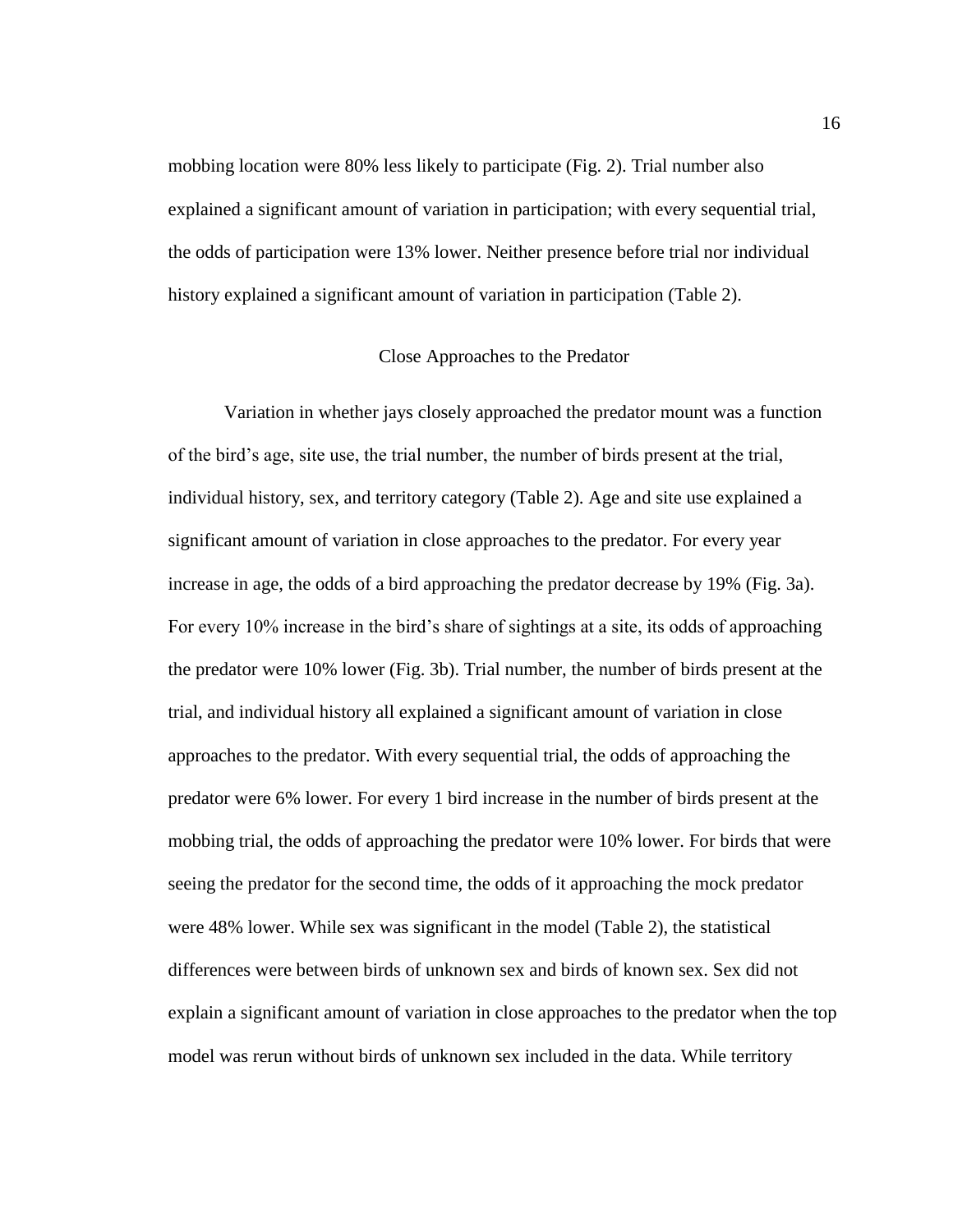category was significant in the model (Table 2), a Tukey's post hoc analysis showed that there were no statistical differences between territory categories in the amount of variation they explained in close approaches to the predator.

### Proportion of Close Approaches to the Predator

<span id="page-22-0"></span>For those birds that approached the predator during a trial, variation in the approach proportion was a function of tarsus length, presence before trial, and trial number (Table 2). Tarsus length explained a significant amount of variation in the close approach proportion; for every 1 mm increase in tarsus length, the odds of a jay approaching the mock predator during every interval in which they were present were 176% higher. Jays are sexually size dimorphic, but a post hoc analysis showed no clear distinction between the sexes in their tarsi lengths as they related to approach proportions. Neither presence before trial nor the trial number explained a significant amount of variation in approach proportions (Table 2).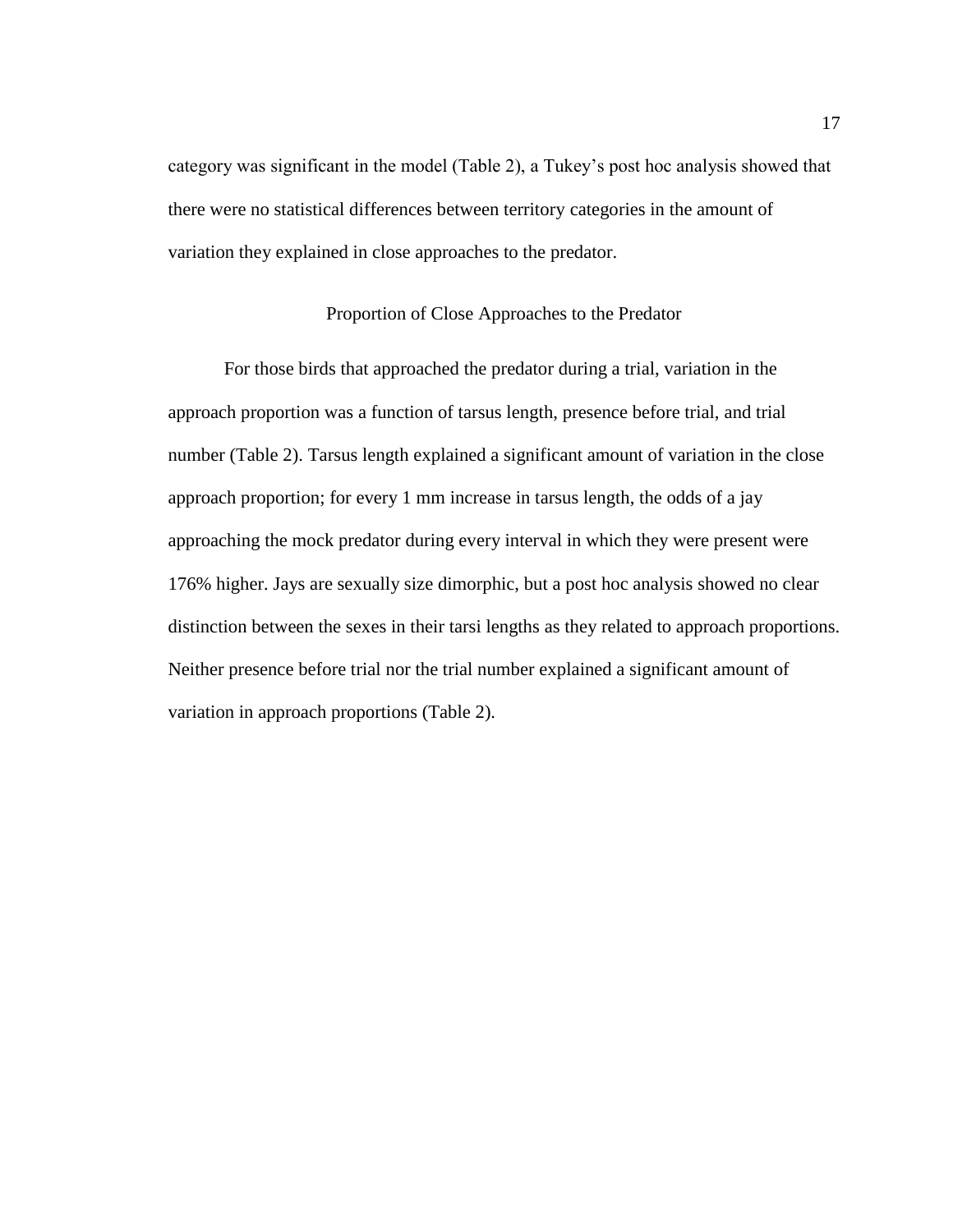<span id="page-23-0"></span>Table 2. Statistical results for top models, as determined by lowest AICc value, analyzing 4 mobbing behaviors (response variables) in Steller's jays. Mobbing behaviors observed October – December 2016 in Arcata, CA. Significant predictors are bolded. Predictors related to encounter level variation are italicized. All models included the random variables bird ID, predator type, and feeder location nested within predator type. \*Groups within categorical predictors showed no significant differences after Tukey's post hoc analyses.

| Response      | $\ldots$<br>Residual | $\sim$ poor nor unargoed<br>Predictor | Coefficient $\pm$ SE | $Z_{\cdot}$ | $\boldsymbol{P}$ |
|---------------|----------------------|---------------------------------------|----------------------|-------------|------------------|
| Variable      | df                   |                                       |                      |             |                  |
| Attendance    | 81                   | <b>Boldness Score</b>                 | $-1.324 \pm 1.272$   | $-1.041$    | 0.298            |
|               |                      | <b>Site Use</b>                       | $-68.534 \pm 30.816$ | $-2.224$    | 0.026            |
|               |                      | <b>Territory Category</b>             | $1.365 \pm 1.022$    | 1.336       | 0.182            |
|               |                      | <b>Trial Number</b>                   | $-0.189 \pm 0.069$   | $-2.758$    | 0.006            |
| Participation | 82                   | <b>Territory Category</b>             | $-1.594 \pm 0.524$   | $-3.043$    | 0.002            |
|               |                      | <b>Trial Number</b>                   | $-0.135 \pm 0.066$   | $-2.038$    | 0.042            |
|               |                      | Presence Before Trial                 | $2.646 \pm 1.635$    | 1.619       | 0.105            |
|               |                      | <b>Individual History</b>             | $-2.583 \pm 1.399$   | $-1.847$    | 0.065            |
| Close         | 78                   | $Sex*$                                | $-1.151 \pm 0.008$   | $-150.600$  | < 0.005          |
| Approach      |                      | Age                                   | $-0.208 \pm 0.008$   | $-27.700$   | < 0.005          |
|               |                      | <b>Site Use</b>                       | $-5.963 \pm 0.008$   | $-780.500$  | < 0.005          |
|               |                      | <b>Territory Category*</b>            | $-0.268 \pm 0.008$   | $-35.100$   | < 0.005          |
|               |                      | <b>Trial Number</b>                   | $-0.060 \pm 0.007$   | $-8.800$    | < 0.005          |
|               |                      | <b>Number of Birds</b>                | $-0.106 \pm 0.008$   | $-14.100$   | < 0.005          |
|               |                      | <b>Present</b>                        |                      |             |                  |
|               |                      | <b>Individual History</b>             | $-0.655 \pm 0.008$   | $-85.700$   | < 0.005          |
| Close         | 52                   | <b>Tarsus</b>                         | $0.567 \pm 0.219$    | 2.594       | 0.010            |
| Approach      |                      | <b>Trial Number</b>                   | $-0.059 \pm 0.033$   | $-1.783$    | 0.075            |
| Proportion    |                      | Presence Before Trial                 | $-2.219 \pm 1.155$   | $-1.921$    | 0.055            |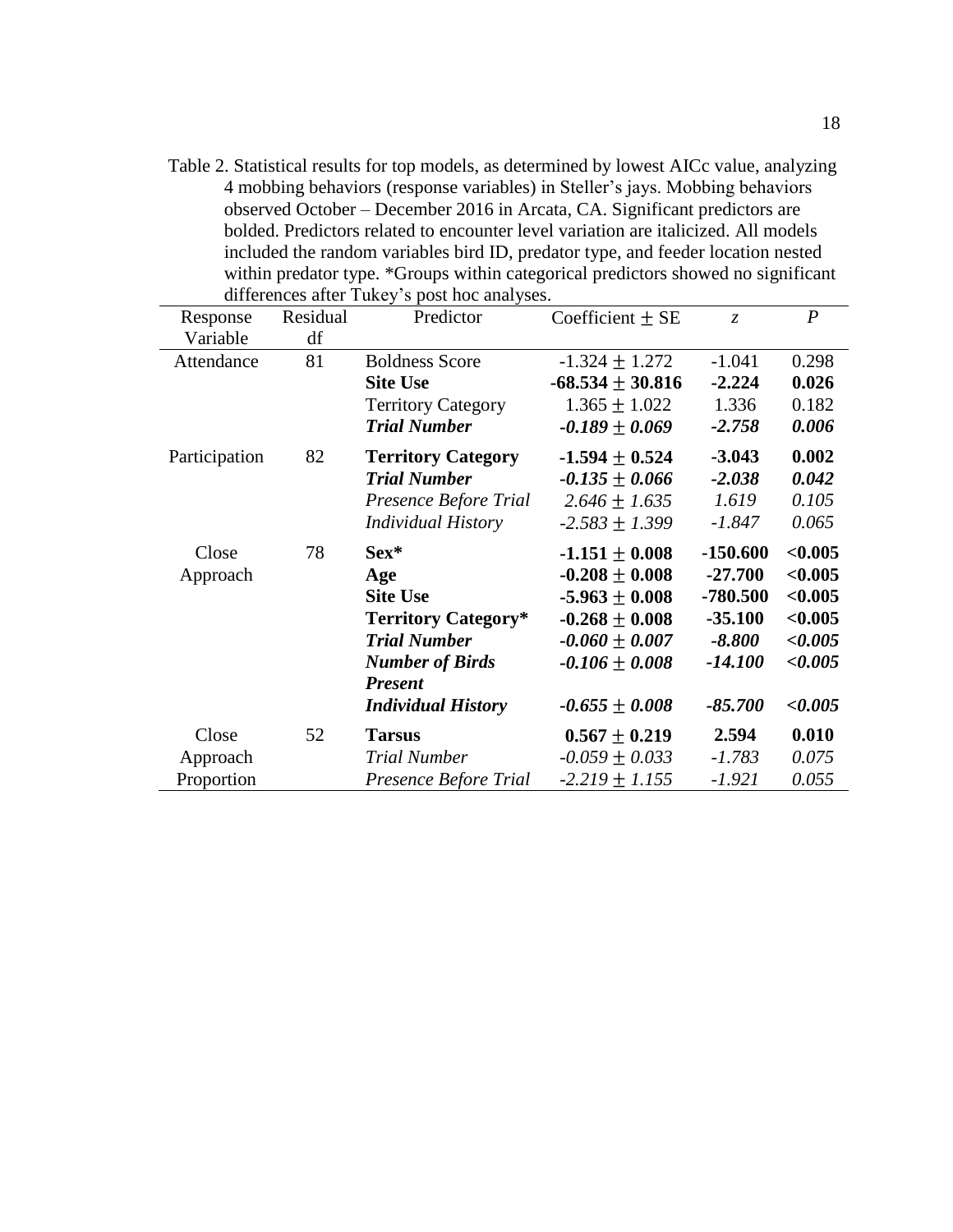

<span id="page-24-0"></span>Figure 2. Boxplots of the proportion of participation for Steller's jays during mobbing trials in Arcata, CA from October – December 2016 across different territory categories. Upper and lower limits of the box indicates 25% and 75% quartiles, respectively. Black bars indicate median values. Black squares indicate mean values. Black circles indicate outliers. Numbers above columns indicate sample sizes.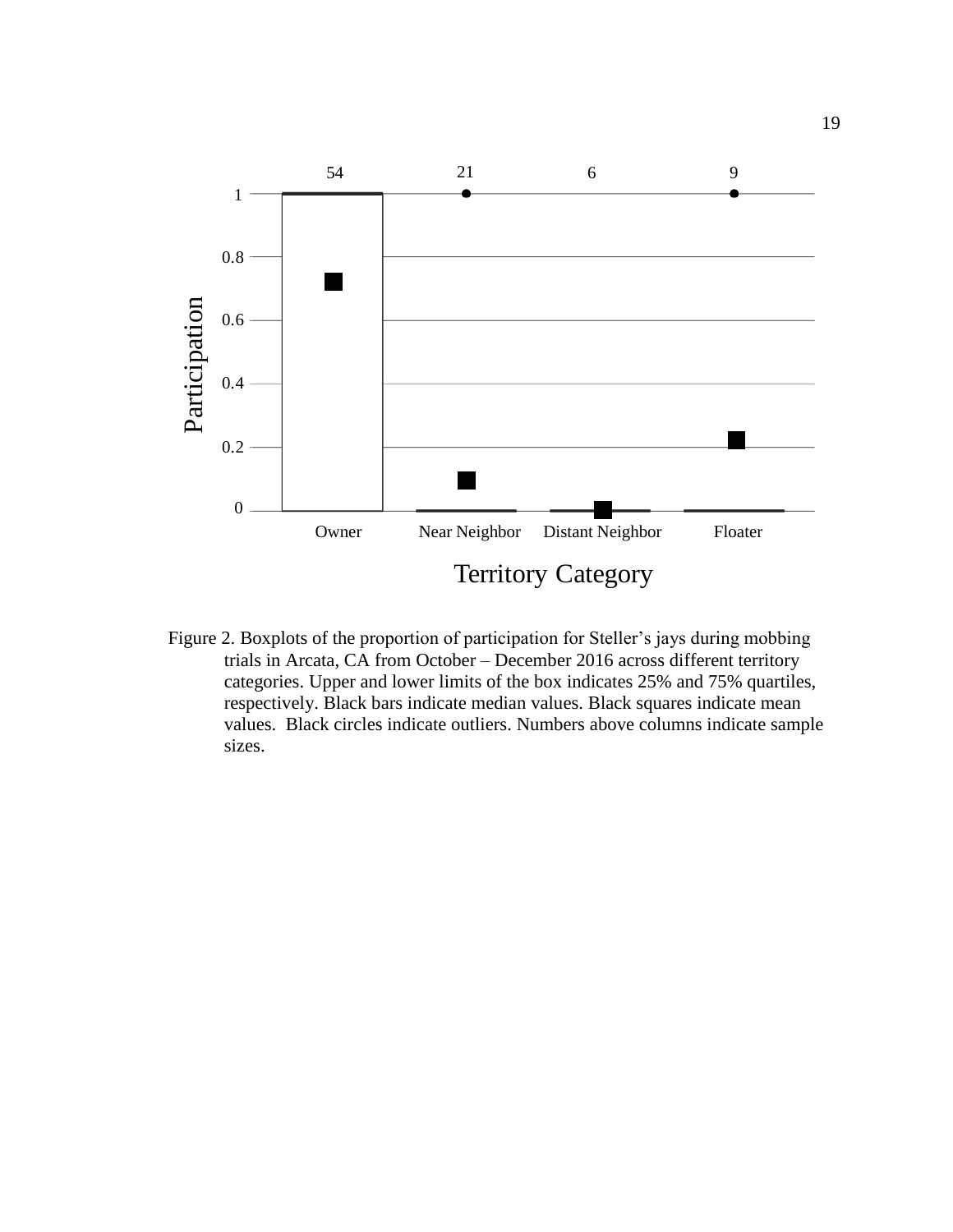

<span id="page-25-0"></span>Figure 3. Boxplots of the variation in close approaches to a mock predator during Steller's jay mobbing trials in Arcata, CA from October – December 2016 across a) age ranges and b) prior site use. Upper and lower limits of boxes indicate 25% and 75% quartiles, respectively. Black bars indicate median values. Black squares indicate mean values. Black circles indicate outliers. Numbers above columns indicate sample sizes. For b) site use numbers have been lumped for ease of visual understanding.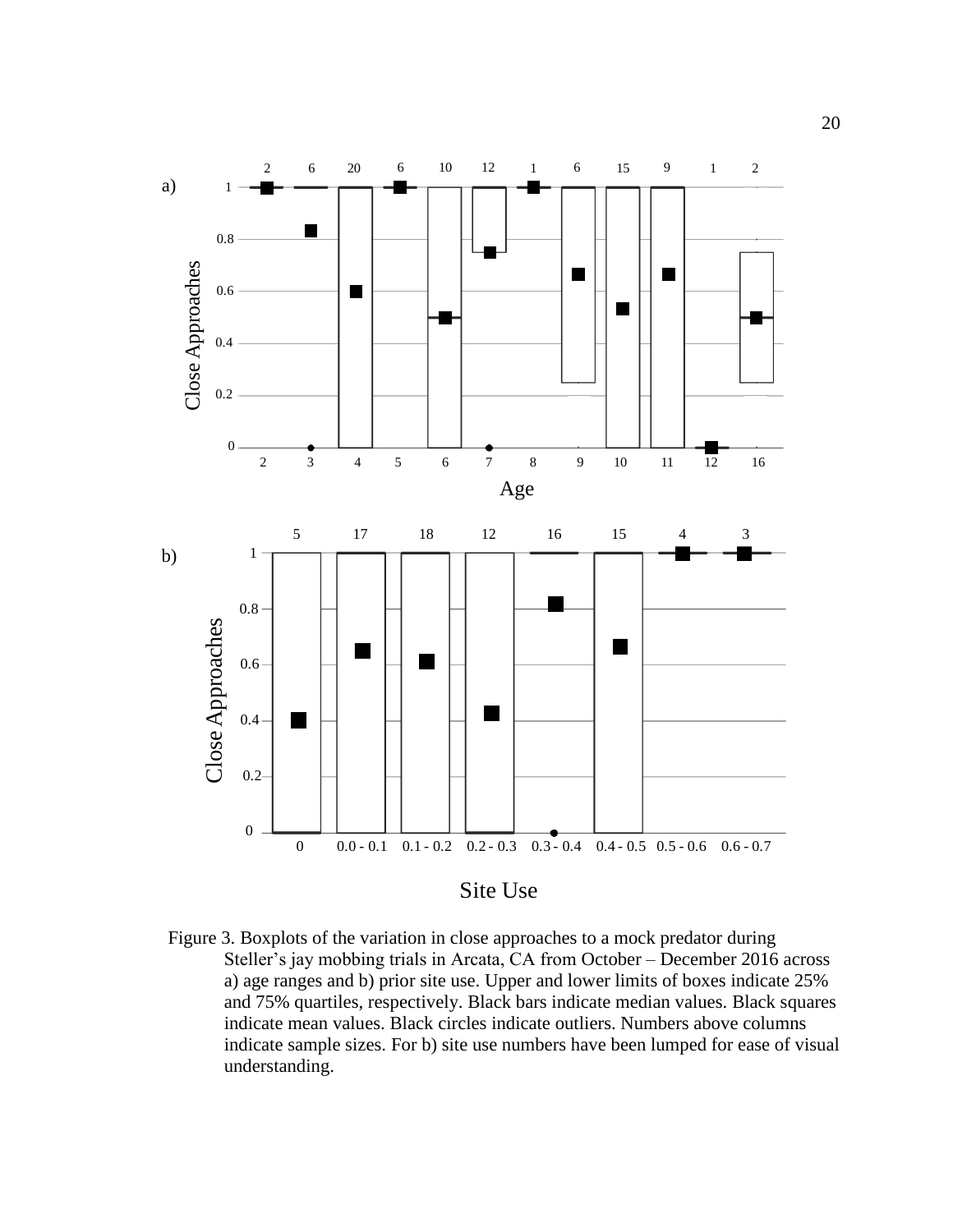### DISCUSSION

<span id="page-26-0"></span>Steller's jays' mobbing behavior in this study varied as a function of several individual, group, and encounter level variables. Whereas, Gabriel and Black (2010) described variation in one aspect of mobbing behavior, I have described variation in all 4 aspects of mobbing behavior studied here. Several of the factors studied here explained variation in some aspect of mobbing behavior and these factors were not the same for all mobbing behaviors.

While age-related differences in mobbing behavior have been found between juveniles and adults in species ranging from gray jays (*Perisoreus canadensis*; Montevecchi and Maccarone 1987) to meerkats (*Suricata suricatta*; Graw and Manser 2007), I found variation even within adult Steller's jays. Among adult jays, older birds were less likely to closely approach the predator. Birds may closely approach a predator to learn about its threat level and motivation (*i.e.,* whether it is hunting or not; Dugatkin and Godin 1992). Since approaching a predator is a dangerous behavior, a bird may not approach unless it requires more information about the threat level or intention of the predator (Curio and Regelmann 1985, Fishman 1999). In my study area, older birds may have had more experience observing local predators and other threats than younger birds. Perhaps older jays, with more experience observing threats, require less information about a predator to assess the threat it poses and are therefore less likely to closely approach. Alternatively, birds may closely approach a predator to advertise their fitness to conspecifics (*sensu* Maklakov 2002). Jays in this study population are known to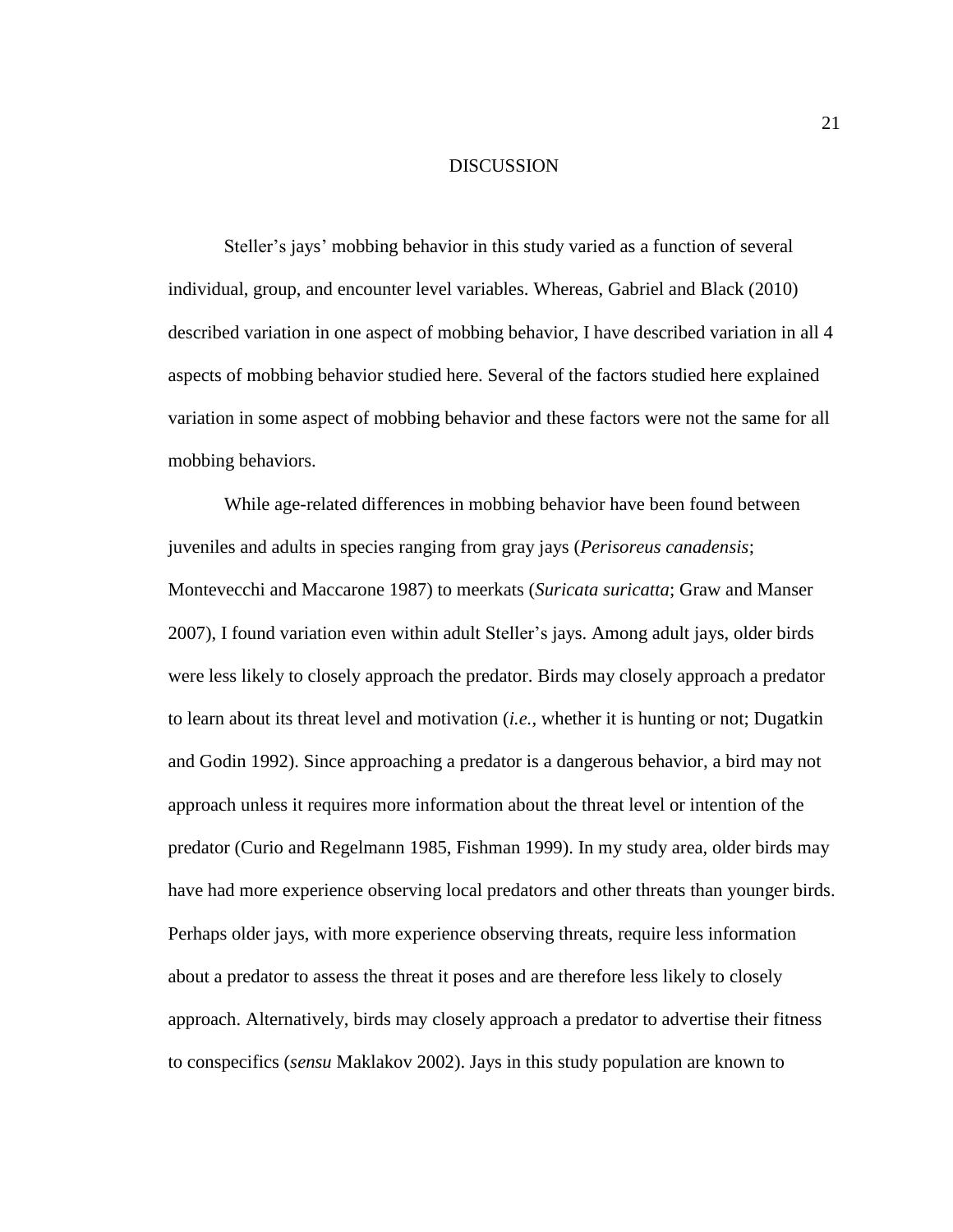engage in extra-pair copulations (Overeem et al. 2014). However, it is unknown whether jays advertise their quality to potential mates through mobbing behavior or whether younger birds are more likely to do so.

Larger birds in my study were more likely to closely approach the predator for each interval they were present (*i.e.,* they had higher close approach proportions). If larger birds are less vulnerable, as suggested by Dugatkin and Godin (1992), they may be more likely to behave boldly in risky situations.

Jays that had higher site use were less likely to attend the trial for the maximum duration (*i.e.,* had low attendance proportions) and were less likely to closely approach the predator mount. Jays more familiar with a site may be better able to evade predators, as was found in eastern chipmunks (*Tamias striatus*; Clarke et al. 1993). A jay familiar with the area may be better equipped to find a safe refuge away from the predator (*sensu* Clarke et al. 1993) and therefore seek a refuge sooner than their less familiar counterparts. Similarly, a jay with low prior site use may be less well equipped to find a safe refuge and therefore choose to keep the predator in view (Flasskamp 1994) and learn more about its threat level by closely approaching (Curio and Regelmann 1985, Fishman 1999).

In jays, territory owners are generally dominant (Brown 1963), and in my study, territory-owning jays were more likely to participate in mobbing. Territory owning ringbilled gulls (*Larus delawarensis*) engaged in mobbing while neighboring gulls spectated (Conover 1987). Neighbors may derive less benefit by moving a predator out of the area if by doing so they drive the predator into their own territories (Cully and Ligon 1976).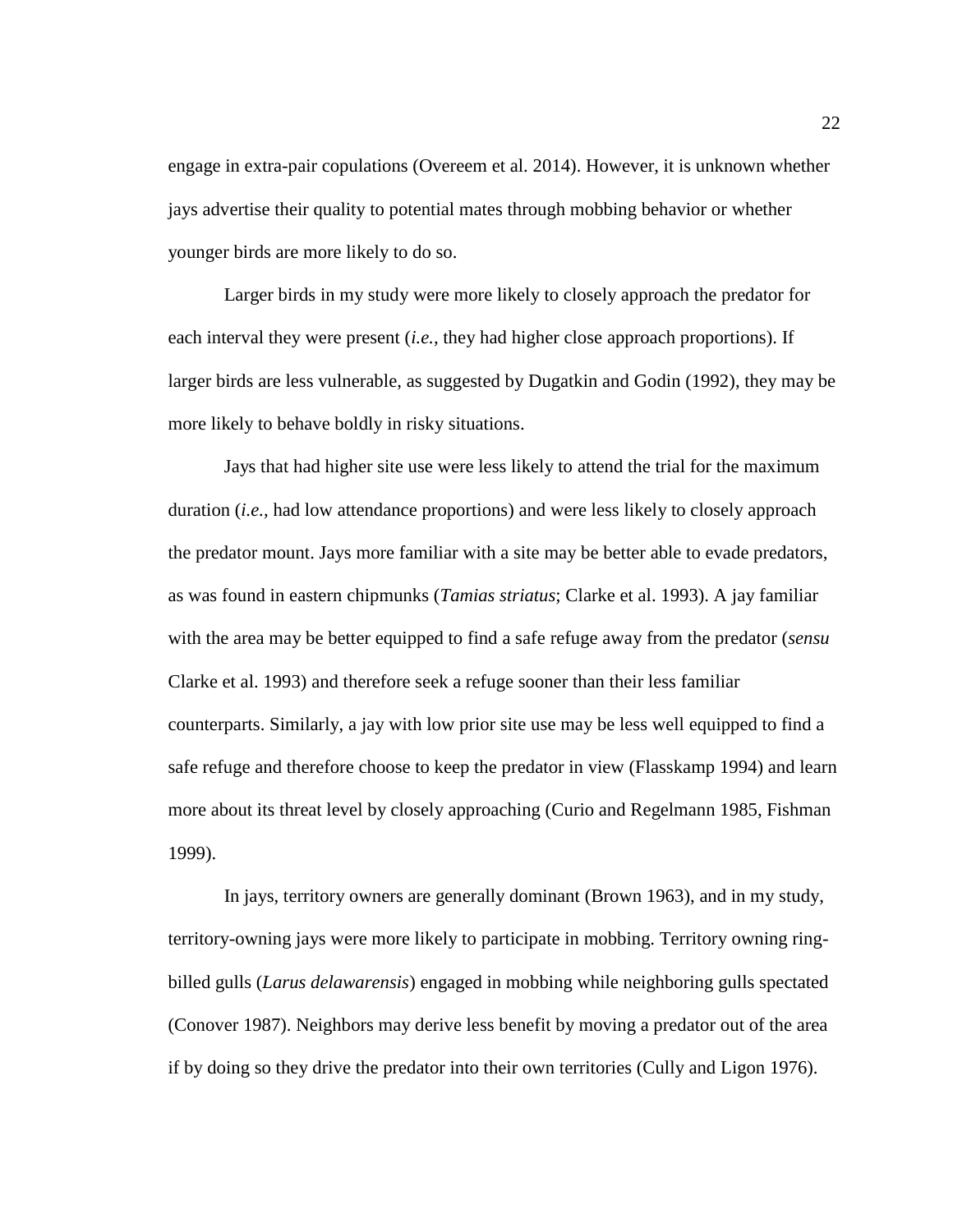Sex, boldness score (*i.e.,* a trait describing personality), the number of social connections (*i.e.*, social degree), and the strength of those social connections did not explain a significant amount of variation in any aspect of mobbing studied here. The results of this study do not preclude the option that these variables influence mobbing behavior in jays. The differences between my study design and natural mobbing events, which often occur high in tree tops (personal observation), may have prevented these variables from being significant in any of my analyses. The similar roles of male and female jays in territory defense and mate choice (Gabriel and Black 2012) may explain why there were no significant differences in mobbing behavior between the sexes (Dugatkin and Godin 1992).

It is interesting that the aspects of mobbing behavior studied here were not a function of the birds' boldness to enter the feeder traps given that Gabriel and Black (2010) found that other types of risk-taking and exploration behaviors were correlated with alarm calling behavior. Gabriel and Black (2010) used only one predator type to study alarm calling, whereas I used three. It is possible that each predator type presented a different threat level to jays during mobbing trials given that the diet and hunting strategies differ between the predator types used here (Conover and Perito 1981, Griesser 2009, Dutour et al. 2016). However, a Tukey's post hoc analysis showed no differences between predator type for any of the 4 mobbing behaviors studied here. Anti-predator strategies that are influenced by personality have been shown to differ based on the perceived threat level. For example, Öst et al. (2015) found that among female eiders (*Somateria mollissima*) of similar boldness, females at a higher risk from predators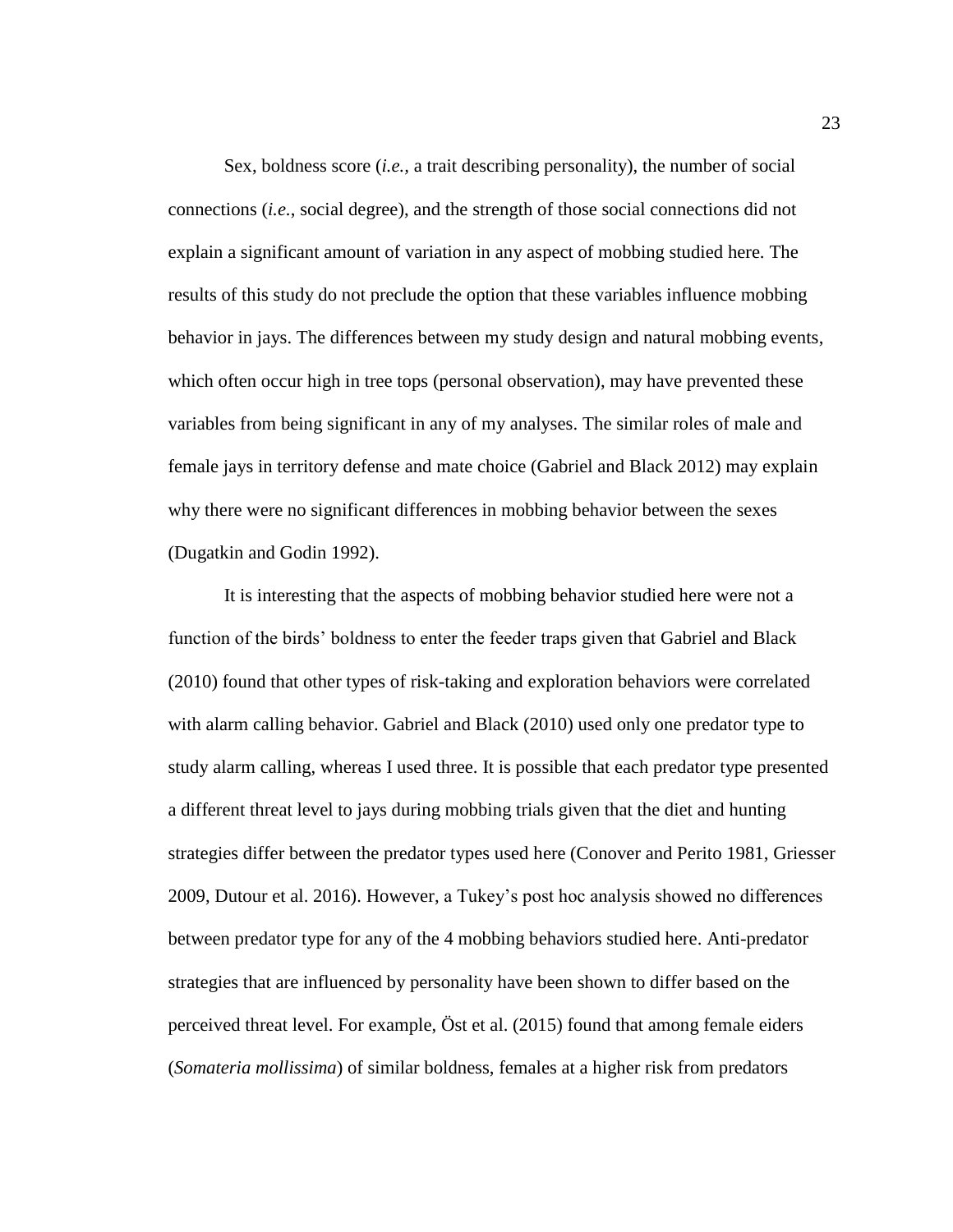preferred to rear their broods in larger groups. Personality may have explained variation in mobbing behavior in Steller's jays, but the interaction between personality and perceived threat levels could have prevented a clear relationship.

The social environment, as measured by the number of social connections (*i.e.,* social degree) and the strength of those connections, did not explain a significant amount of variation in any aspect of mobbing behavior. Variation in social degree may have been influenced by reduced female movement during the breeding season, when social connections were monitored. Also, there may not have been enough variety in the composition of mobbing groups to determine if social relationship strength influences mobbing behavior. Jays were present at mobbing trials either with their mate (55.5%), without their mate (22%), they had no mate (15.5%), or they mobbed alone (7%,  $n = 90$ ). Also, in only 2 of the 25 instances where a jay pair was present together at a trial, did the individuals in the pair differ in whether or not they mobbed. Given that jays in this study mobbed even when alone, it may be that jays react to the presence of a predator regardless of their sociality or the social environment around the predator. Or, given that the majority of responses to mock predators were of jays at the trial with their mate and the fact that pairs rarely differed in their responses, it may be that the bond between a mated pair is the only social factor that matters in determining mobbing behavior. The results of this study do not preclude the option that mobbing may serve an alternative function that would be influenced by a different social environment than was experienced by mobbing groups here. For example, this population of jays has less need to form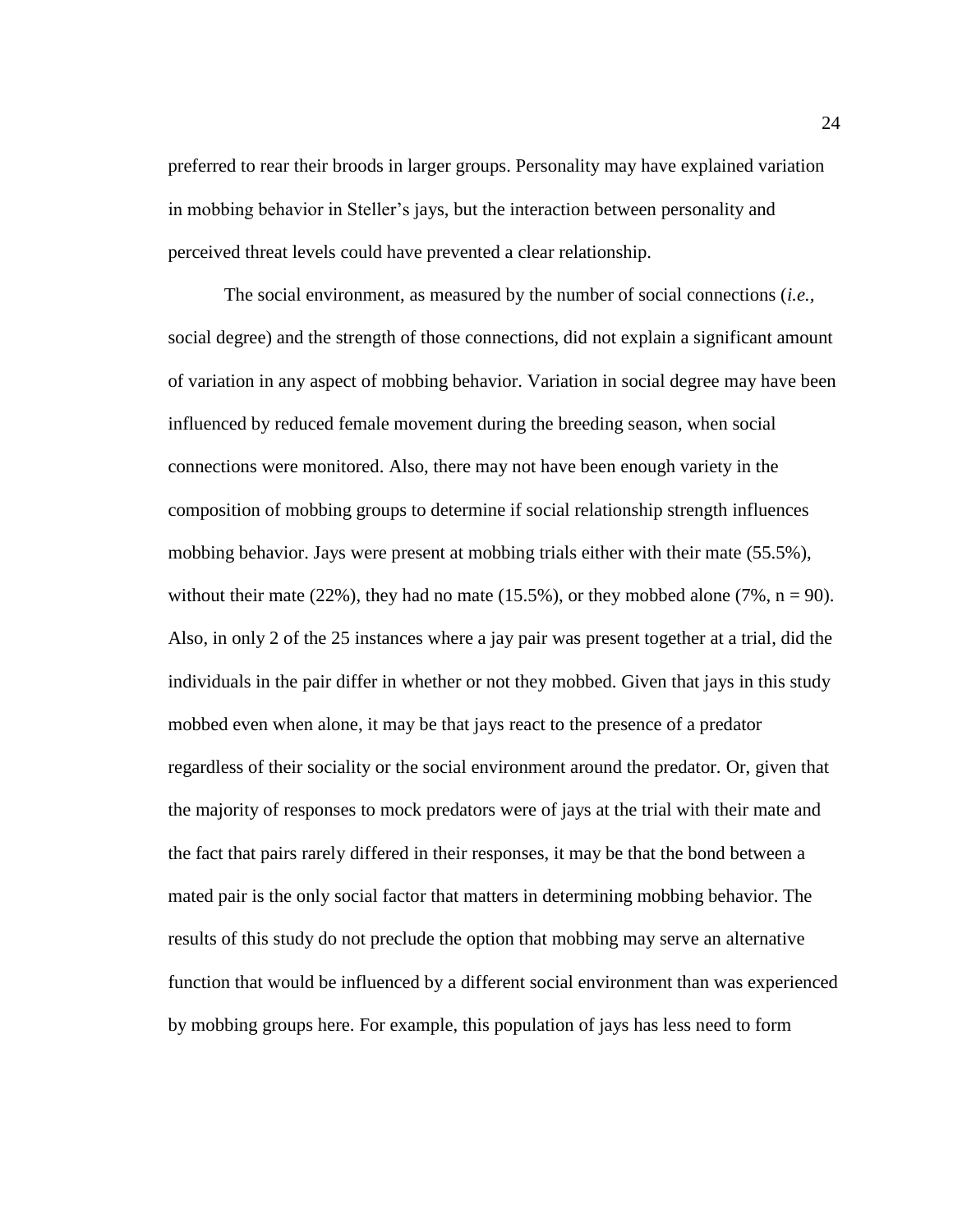dispersal coalitions (Maklakov 2002), alert offspring to predator presence (Griesser and Ekman 2005), or attempt to attract a mate (Arnold 2000).

Even though encounter level predictors (trial number, number of birds present, presence before trial, individual history) were not the focus of this study, they were included in analyses of mobbing behavior to gain a broader understanding of the behavior. As trials progressed, jays in this study were less likely to attend trials for their maximum duration, less likely to participate, and less likely to closely approach the predator. By using different predators, habituation to any one of them may have been reduced, but the presence of more predators in general may lead to habituation and reduced mobbing intensity (Mirza et al. 2006). Contrary to studies that found an increase in mobbing intensity with larger mobbing groups (Ostreiher 2003, Krams et al. 2009), with more conspecifics present, jays in this study were less likely to closely approach the predator. In this study, individuals that had seen the predator mount before, were less likely to closely approach the predator. In this study, presence before the trial was the only encounter level variable that did not explain a significant amount of variation in mobbing behavior. Similar to other studies (Kennedy et al. 2009, Gabriel and Black 2010), on few occasions did a jay who had not been observed in the area prior to mobbing, arrive after mobbing had begun.

Mobbing behavior serves multifaceted functions in many of the species for which it has been studied (Cully and Ligon 1976, Arnold 2000, Maklakov 2002). To better understand these functions, we must first understand how a species varies in its mobbing behavior. In my study, the mobbing behavior of Steller's jays varied in relation to the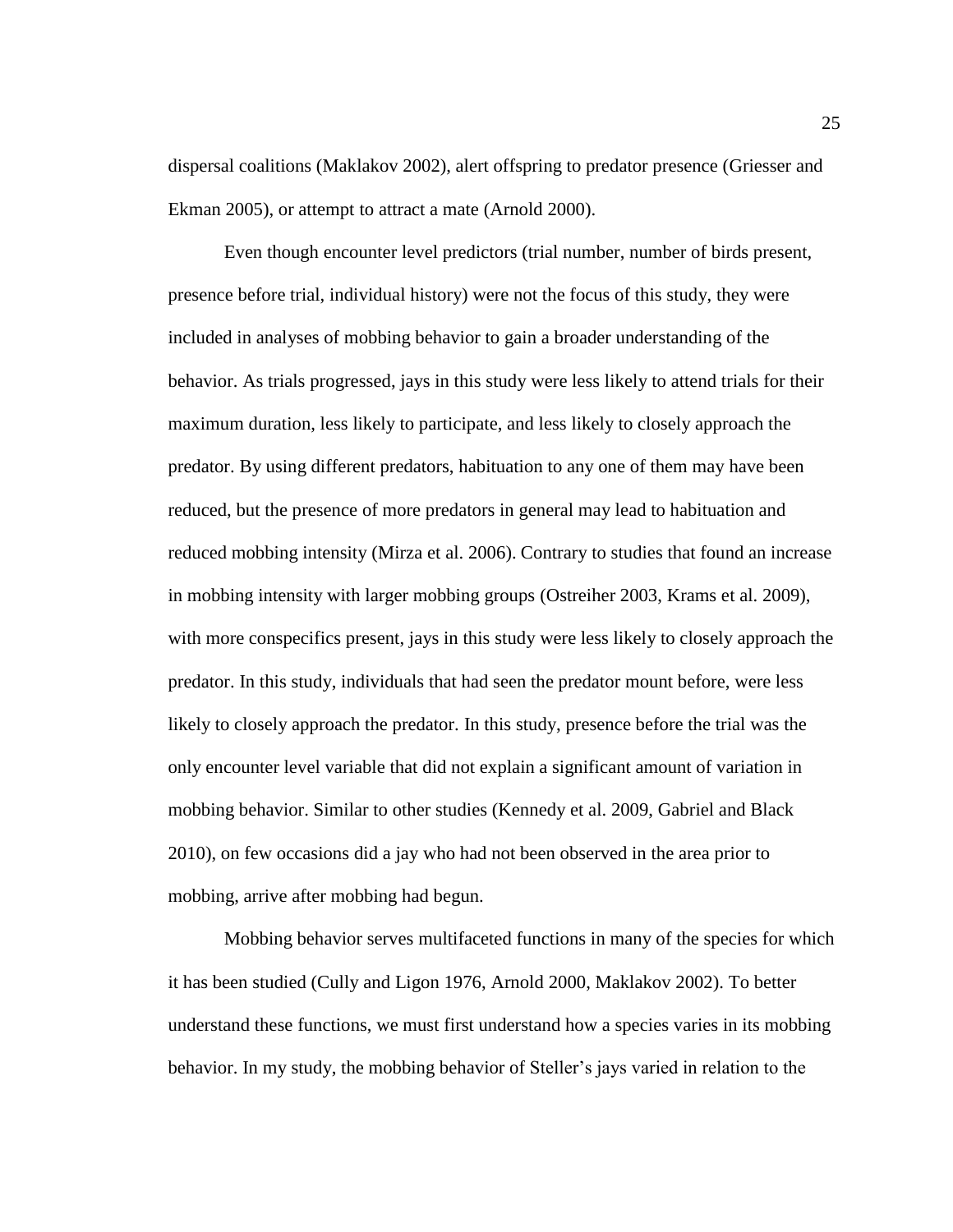birds' age, size, site use, and territory ownership, suggesting the risks and benefits of mobbing likely differ across individuals varying in these factors. Research can begin to explore how this variation might relate to differences in individual risk assessments or multifaceted functionality in Steller's jays. For example, a study testing whether jays cooperate in mobbing could target non-territory owning jays, who were less likely to participate in mobbing in my study, and observe the circumstances under which they do assist with mobbing, and whether this assistance is reciprocated. Additionally, this study provides further evidence that Steller's jays can be used as a model study species for behavioral research and questions about mobbing behavior in wild animals.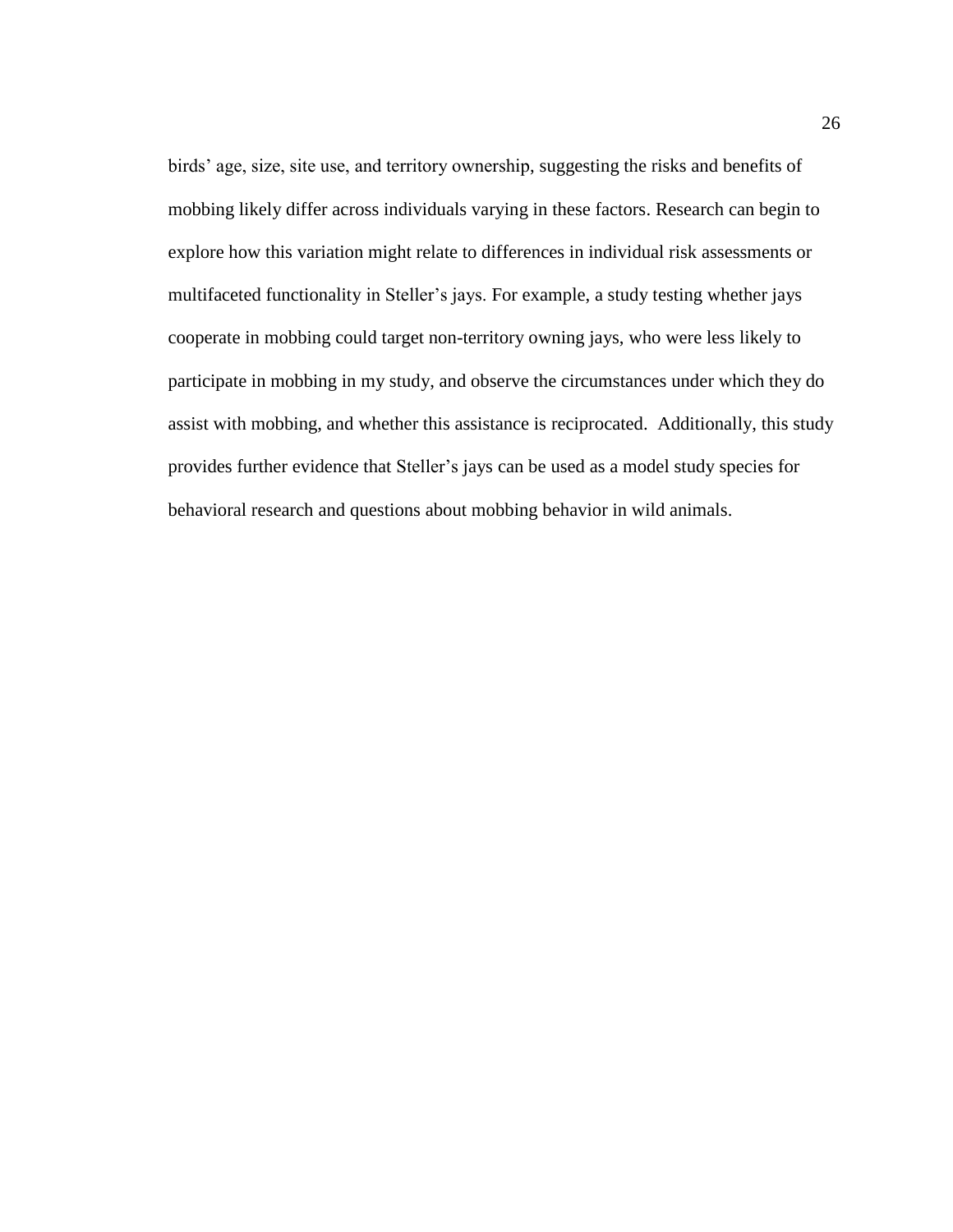### LITERATURE CITED

- <span id="page-32-0"></span>Arnold, K. E. 2000. Group mobbing behaviour and nest defence in a cooperatively breeding Australian bird. Ethology *106*, 385 - 393.
- Beletsky, L. D., and G. H. Orians. 1989. Familiar neighbors enhance breeding success in birds. Proceedings of the National Academy of Sciences *86*, 7933 - 7936.
- Berne, E. 2011. Safe, selfish state-independent mobbing behaviour in the cooperatively breeding apostlebird (*Struthidea cinerea*). Norwegian University of Science and Technology.
- Billings, A. C., E. Greene, and D. MacArthur-Waltz. 2017. Steller's jays assess and communicate about predator risk using detection cues and identity. Behavioral Ecology *28*, 776 - 783.
- Brown, J. L. 1963. Aggressiveness, dominance and social organization in the Steller jay. The Condor *65*, 460 - 484.
- Clarke, M. F., K. B. da Silva, H. Lair, R. Pocklington, D. L. Kramer, and R. L. McLaughlin. 1993. Site familiarity affects escape behavior of the eastern chipmunk, *Tamias striatus*. Oikos *66*, 533 - 537.
- Conover, M. R., and J. J. Perito. 1981. Response of starlings to distress calls and predator models holding conspecific prey. Zeitschrift für Tierpsychologie *57*, 163 - 172.
- Conover, M. R. 1985. Protecting vegetables from crows using an animated crow-killing owl model. The Journal of Wildlife Management *49*, 643.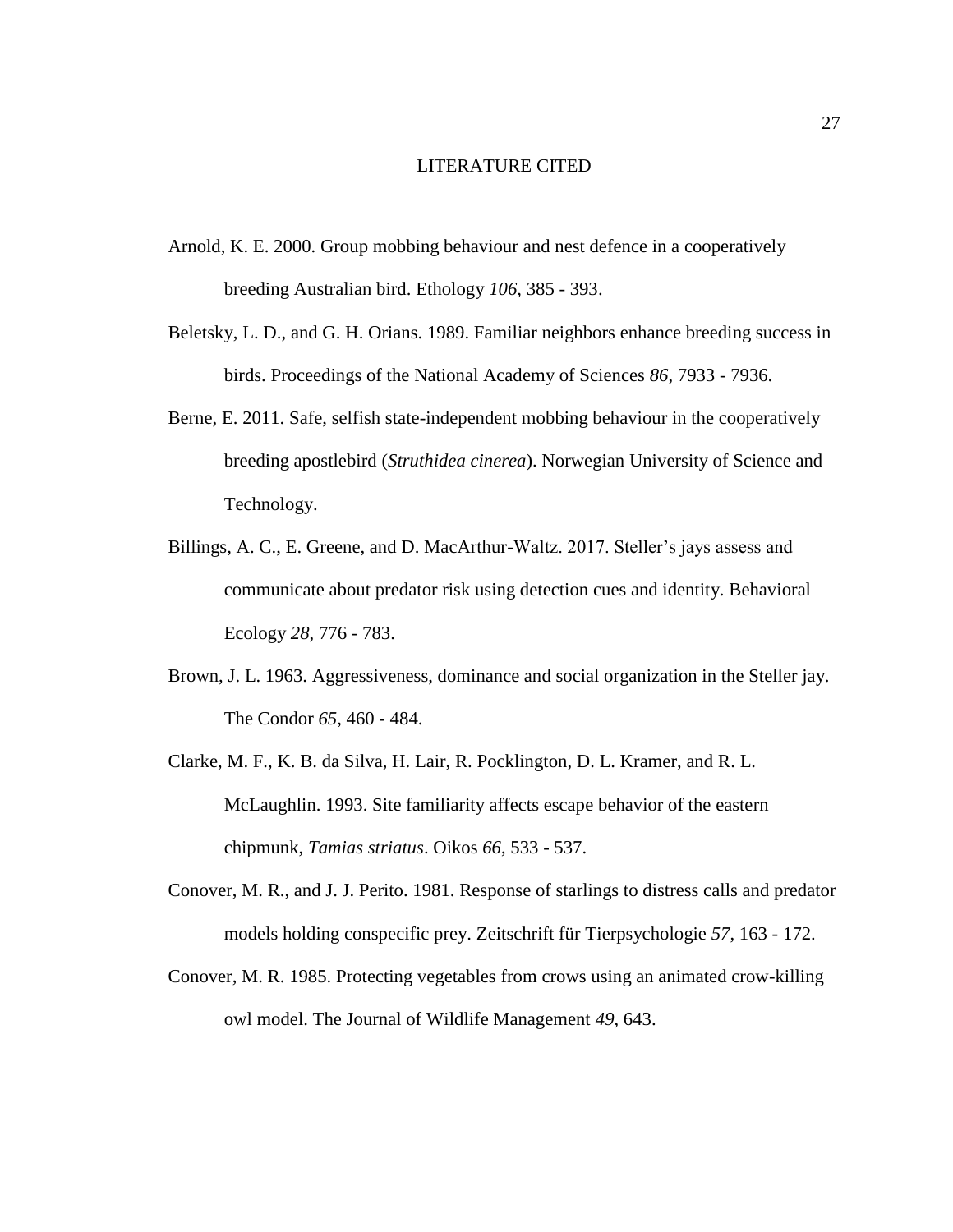- Conover, M. R. 1987. Acquisition of predator information by active and passive mobbers in ring-billed gull colonies. Behaviour *102*, 41 - 57.
- Cornell, H. N., J. M. Marzluff, and S. Pecoraro. 2012. Social learning spreads knowledge about dangerous humans among American crows. Proceedings of the Royal Society B: Biological Sciences *279*, 499 - 508.
- Courter, J. R., and G. Ritchison. 2012. Asymmetries in mobbing behavior among nuclear flockmates. The Wilson Journal of Ornithology *124*, 626 - 629.
- Cully, J. F., and J. D. Ligon. 1976. Comparative mobbing behavior of scrub and Mexican jays. The Auk *93*, 116 - 125.
- Curio, E., and K. Regelmann. 1985. The behavioral dynamics of great tits (*Parus major*) approaching a predator. Zeitschrift für Tierpsychologie *69*, 3 - 18.
- Dugatkin, L. A., and J. G. Godin. 1992. Prey approaching predators- a cost-benefit perspective. Annales Zoologici Fennici *29*, 233 - 252.
- Dutour, M., J. P. Lena, and T. Lengagne. 2016. Mobbing behaviour varies according to predator dangerousness and occurrence. Animal Behavior *119*, 119 - 124.
- Farine, D. R. 2015. Proximity as a proxy for interactions: Issues of scale in social network analysis. Animal Behavior *104*, e1 - e5.
- Ficken, M. S. 1989. Are mobbing calls of Steller's jays a "confusion chorus"? Journal of Field Ornithology *60*, 52 - 55.
- Fishman, M. A. 1999. Predator inspection: Closer approach as a way to improve assessment of potential threats. Journal of Theoretical Biology *196*, 225 - 235.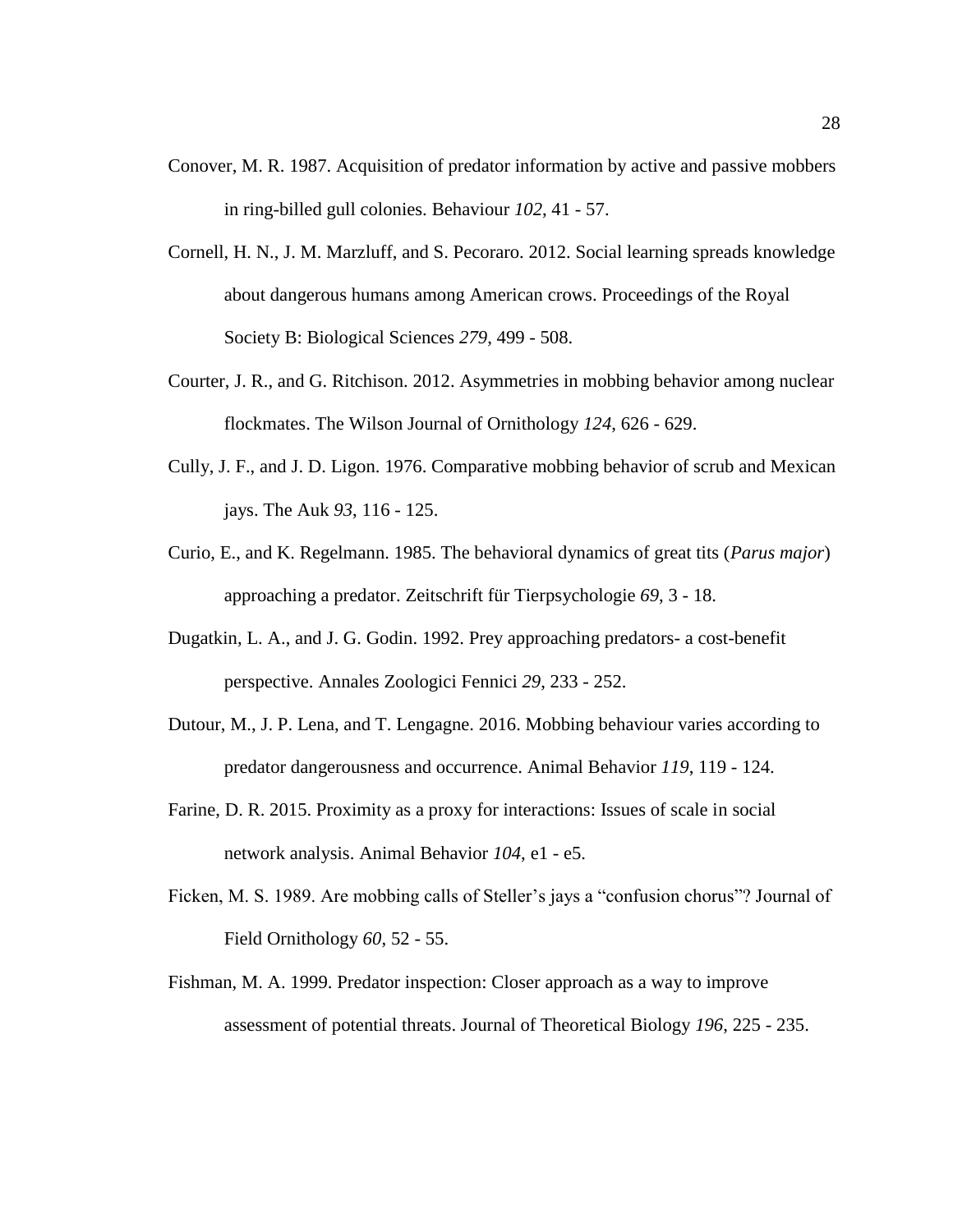- Flasskamp, A. 1994. The adaptive significance of avian mobbing: An experimental test of the "move on" hypothesis. Ethology *96*, 322 - 333.
- Francis, A. M., J. P. Hailman, and G. E. Woolfenden. 1989. Mobbing by Florida scrub jays: Behavior, sexual asymmetry, role of helpers and ontogeny. Animal Behavior *38*, 795 - 816.
- Gabriel, P. O., and J. M. Black. 2010. Behavioural syndromes in Steller's jays: The role of time frames in the assessment of behavioural traits. Animal Behaviour *80*, 689 - 697.
- Gabriel, P. O., and J. M. Black. 2012. Reproduction in Steller's jays (*Cyanocitta stelleri*): Individual characteristics and behavioral strategies. The Auk *129*, 377 - 386.
- Godin, J. G., and L. A. Dugatkin. 1996. Female mating preference for bold males in the guppy (*Poecilia reticulate*). Proceedings of the National Academy of Sciences *93*, 10262 - 10267.
- Graw, B., and M. B. Manser. 2007. The function of mobbing in cooperative meerkats. Animal Behaviour *74*, 507 - 517.
- Griesser, M., and J. Ekman. 2005. Nepotistic mobbing behavior in the Siberian jay, *Perisoreus infaustus*. Animal Behavior *69*, 345 - 352.
- Griesser, M. 2009. Mobbing calls signal predator category in a kin group-living bird species. Proceedings of the Royal Society B *276*, 2887 - 2892.

Hennessy, D. F. 1986. On the deadly risk of predator harassment. Ethology *72*, 72 - 74.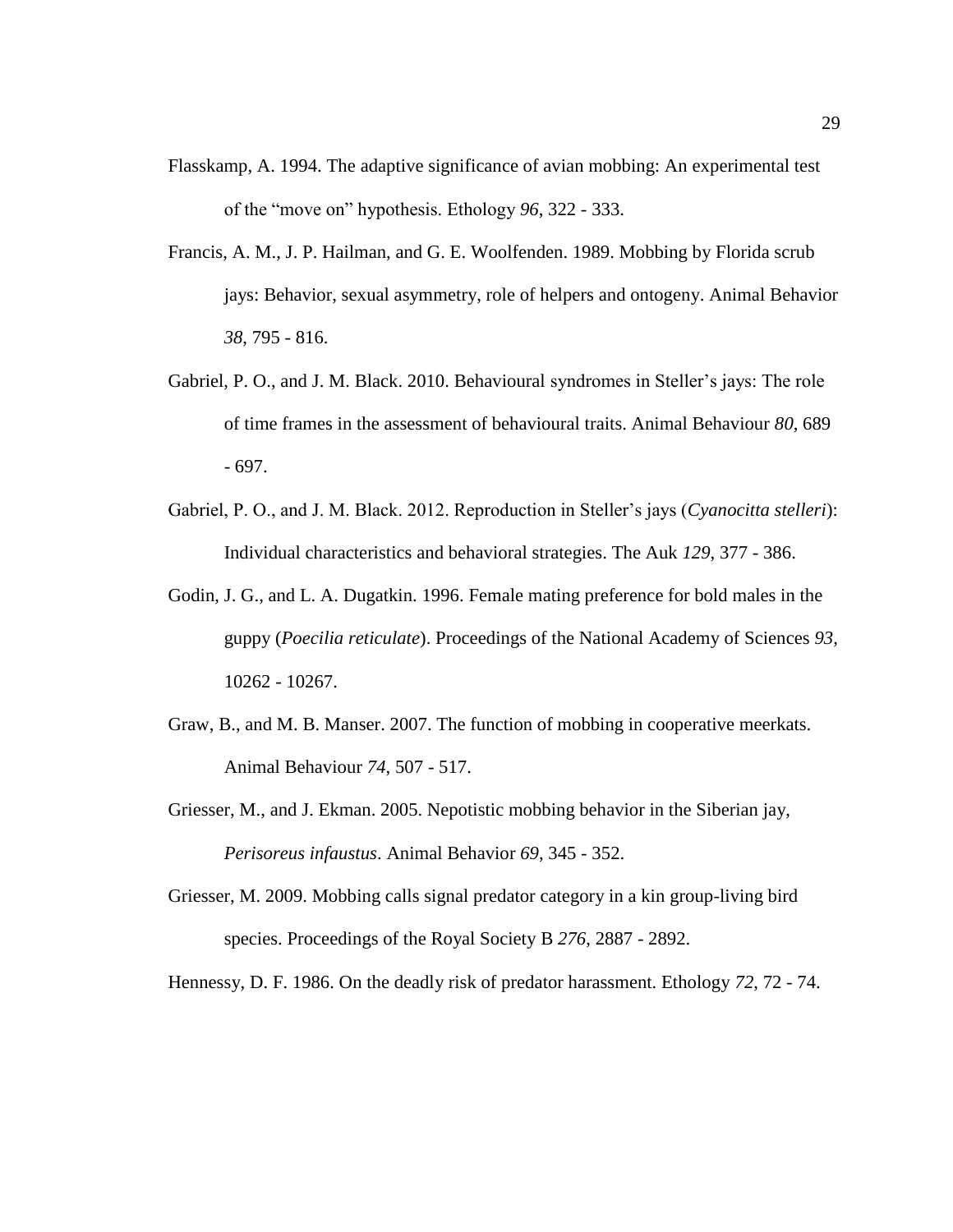- Hernández, Ó. 2013. Cooperative mobbing of three passerines species on red squirrel *(Sciurus granatensis)(rodentia*, sciuridae). Revista Colombiana de Ciencia Animal *5*, 154 - 157.
- Kalinowski, R. S., P. O. Gabriel, and J. M. Black. 2015. Who's watching influences caching effort in wild Steller's jays (*Cyanocitta stelleri*). Animal Cognition *18*, 95 - 98.
- Kennedy, R. A. W., C. S. Evans, and P. G. McDonald. 2009. Individual distinctiveness in the mobbing call of a cooperative bird, the noisy miner (*Manorina melanocephala*). Journal of Avian Biology *40*, 481 - 490.
- Krams, I., and T. Krama. 2002. Interspecific reciprocity explains mobbing behaviour of the breeding chaffinches (*Fringilla coelebs*). Proceedings of the Royal Society B: Biological Sciences *269*, 2345 - 2350.
- Krams, I., T. Krama, K. Igaune, and R. Mänd. 2008. Experimental evidence of reciprocal altruism in the pied flycatcher. Behavioral Ecology and Sociobiology *62*, 599 - 605.
- Krams, I., A. Bērzinš, and T. Krama, 2009. Group effect in nest defence behavior of breeding pied flycatchers *Ficedula hypoleuca*. Animal Behavior *77*, 513 - 517.
- Maklakov, A. 2002. Snake-directed mobbing in a cooperative breeder: Anti-predator behaviour or self-advertisement for the formation of dispersal coalitions? Behavioral Ecology and Sociobiology *52*, 372 - 378.
- Martin, P., and P. Bateson. 2007. Measuring behavior: An introductory guide. Cambridge (MA): Cambridge University Press.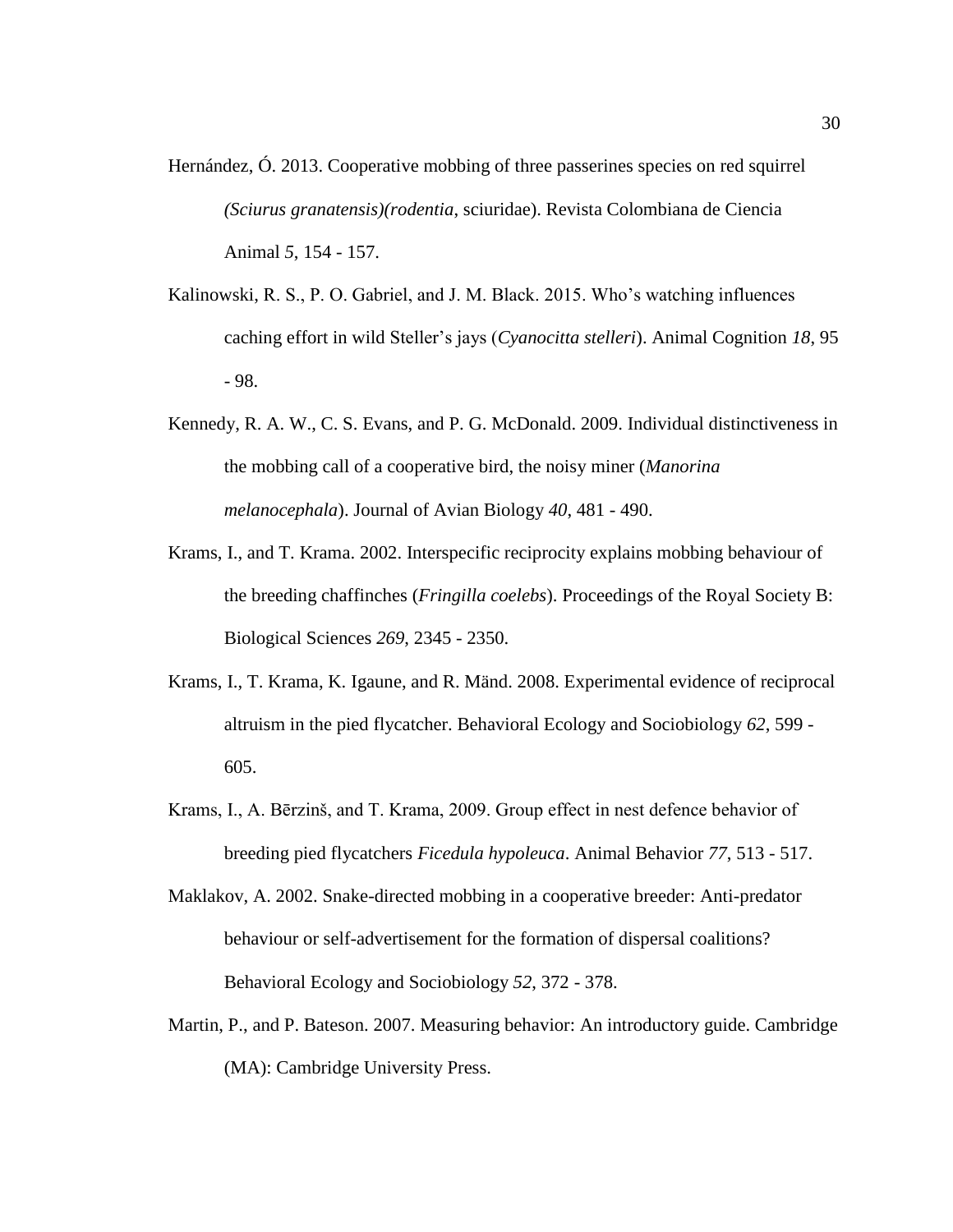- Marzluff, J. M., and E. Neatherlin. 2006. Corvid response to human settlements and campgrounds: Causes, consequences, and challenges for conservation. Biological Conservation *130*, 301 - 314.
- McLean, I. G., J. N. Smith, and K. G. Stewart. 1986. Mobbing behaviour, nest exposure, and breeding success in the American Robin. Behaviour *96*, 171 - 185.
- Micheletta, J., B. M. Waller, M. R. Panggur, C. Neumann, J. Duboscq, M. Agil, and A. Engelhardt. 2012. Social bonds affect anti-predator behavior in a tolerant species of macaque, *Macaca nigra*. Proceedings of the Royal Society B *279*, 4042 - 4050.
- Mirza, R. S., A. Mathis, and D. P. Chivers. 2006. Does temporal variation in predation risk influence the intensity of antipredator responses? A test of the risk allocation hypothesis. Ethology *112*, 44 - 51.
- Montevecchi, W. A., and A. D. Maccarone. 1987. Differential effects of a great horned owl decoy on the behavior of juvenile and adult gray jays. Journal of Field Ornithology *58,* 148 - 151.
- Nijman, V. 2004. Seasonal variation in naturally occurring mobbing behaviors of drongos (Dicruridae) towards two avian predators. Ethology Ecology and Evolution *16*, 25 - 32.
- Öst, M., M. W. Seltmann, and K. Jaatinen. 2015. Personality, body condition and breeding experience drive sociality in a facultatively social bird. Animal Behaviour *100*, 166 - 173.
- Ostreiher, R. 2003. Is mobbing altruistic or selfish behavior? Animal Behavior *66*, 145 149.